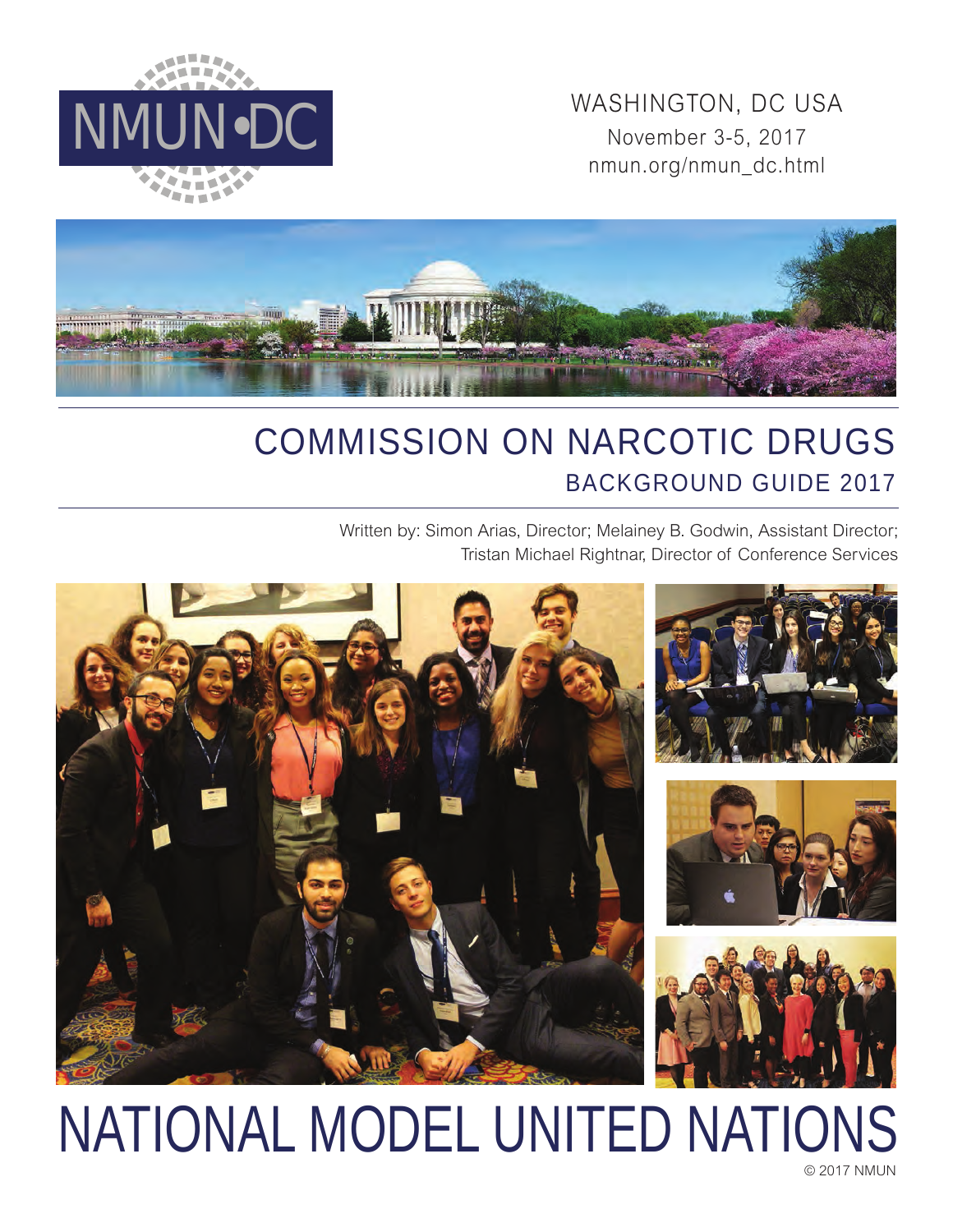

### **NATIONAL MODEL UNITED NATIONS**

THE WORLD'S LARGEST UNIVERSITY-LEVEL SIMULATION • SINCE 1927 2945 44th Avenue South • Minneapolis, MN 55406 www.nmun.org • info@nmun.org • 612.353.5649



Dear Delegates,

Welcome to the 2017 National Model United Nations Conference in Washington, DC (NMUN•DC)! We are pleased to introduce you to our committee, the Commission on Narcotic Drugs (CND). This year's staff is: Director Simon Arias and Assistant Director Lainey Godwin. Simon completed his B.A. in International Political Economy and Diplomacy at the University of Bridgeport. He is currently pursuing his masters in Conflict Management at Johns Hopkins School of Advanced International Studies in Washington DC. This will be his second year on DC staff and he is excited to return to NMUN•DC. Lainey graduated with a B.A. in Political Science with an emphasis in International Relations from Texas Christian University in 2014. She currently lives in DC and works in student programming for a public interest law firm. This will be her first year on DC staff, and she is looking forward to being a part of the NMUN•DC team.

The topics under discussion for CND are:

- 1. Mitigating Drug Supply through Alternative Development
- 2. Engaging Civil Society in Addressing the World Drug Problem

The Commission on Narcotic Drugs (CND) is the leading UN body tasked with determining new and innovative drug-related policies and supervising the application of the international drug control treaties and policies for the international community. The world drug problem has become a critical issue for the global community - it affects the health and wellbeing of users, those around them, and their communities. The illegal trafficking of drugs raises serious security concerns as illegal narcotics negatively impact development in many Member States. Policies regarding this issue should attempt to mitigate illegal drug supplies and strive to engage all levels of society. CND's role remains crucial in this regard, especially in relation to the achievement of the Sustainable Development Goals.

This Background Guide serves as an introduction to the topics for this committee. However, it is not intended to replace individual research. We encourage you to explore your Member State's policies in depth and use the Annotated Bibliography and Bibliography to further your knowledge on these topics. In preparation for the Conference, each delegation will submit a [Position Paper](http://nmun.org/dc_position_papers.html) by 11:59 p.m. (Eastern) on 13 October 2017 in accordance with the guidelines in the *[NMUN Position Paper Guide](http://nmun.org/downloads/NMUNPPGuide.pdf)*.

Two resources, to download from the [NMUN website,](http://nmun.org/dc_preparations.html) that serve as essential instruments in preparing for the Conference and as a reference during committee sessions are the:

- 1. *[NMUN Delegate Preparation Guide](http://nmun.org/downloads/NMUNDelegatePrepGuide.pdf)* explains each step in the delegate process, from pre-Conference research to the committee debate and resolution drafting processes. Please take note of the information on plagiarism, and the prohibition on pre-written working papers and resolutions. Delegates should not start discussion on the topics with other members of their committee until the first committee session.
- 2. *[NMUN Rules of Procedure](http://nmun.org/downloads/NMUNRules.pdf)* include the long and short form of the rules, as well as an explanatory narrative and example script of the flow of procedure.

In addition, please review the mandatory [NMUN Conduct](http://nmun.org/policies_codes.html) Expectations on the NMUN website. They include the Conference dress code and other expectations of all attendees. We want to emphasize that any instances of sexual harassment or discrimination based on race, gender, sexual orientation, national origin, religion, age, or disability will not be tolerated.

If you have any questions concerning your preparation for the committee or the Conference itself, please contact the Deputy Secretary-General, Jess Mace, at [dsg.dc@nmun.org.](mailto:dsg.dc@nmun.org)

We wish you all the best in your preparations and look forward to seeing you at the Conference!

Simon Arias, *Director* Lainey Godwin, *Assistant Director*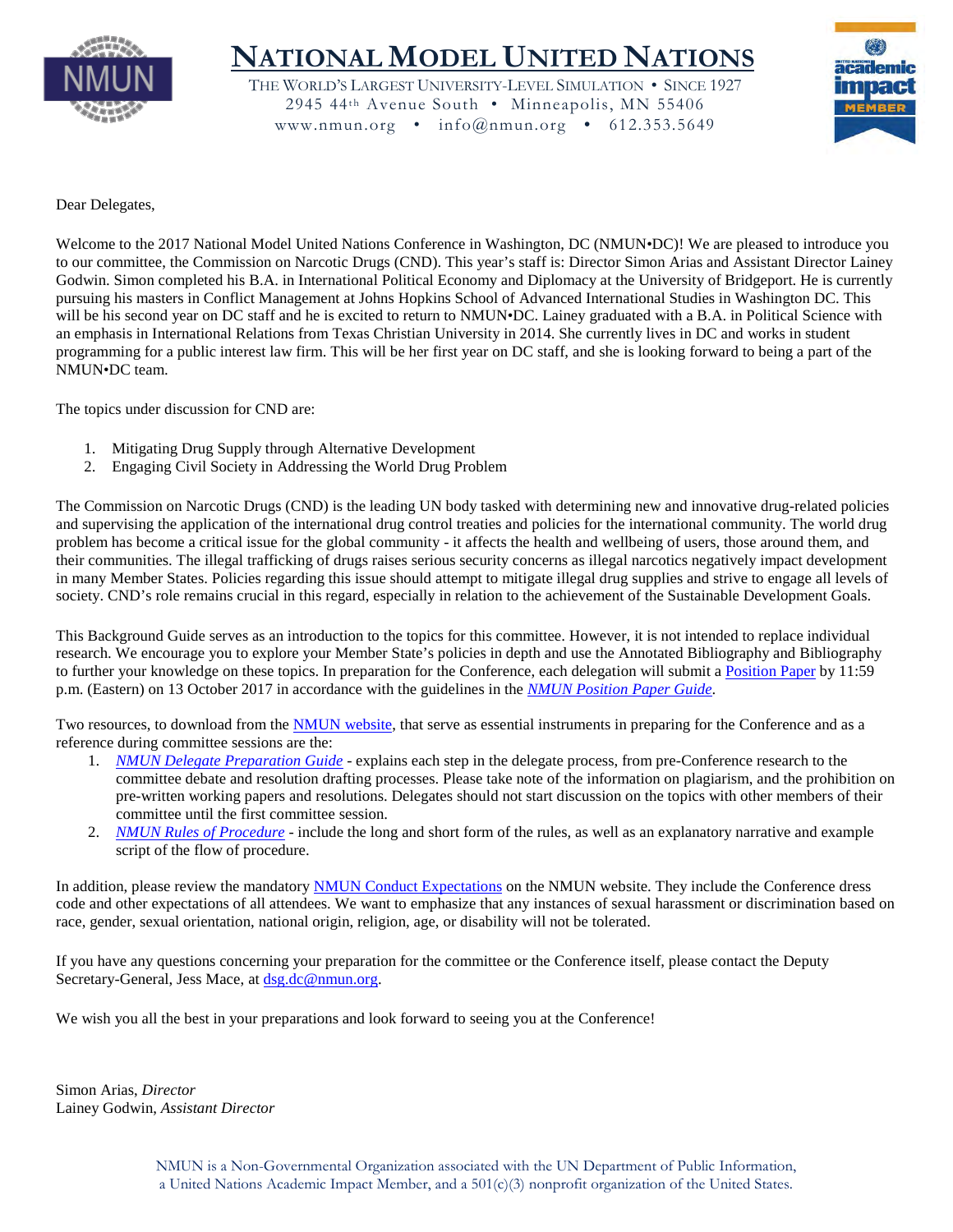

#### **Committee Overview**

#### *Introduction*

In the context of modern international drug control, a "drug" is any substance placed in schedule I or II of the 1961 *Single Convention on Narcotic Drugs.*<sup>1</sup> The United Nations (UN) Office on Drugs and Crime (UNODC) website offers this simple definition of a drug in pharmacological terms: it is "any chemical agent that alters the biochemical or physiological processes of tissues or organisms."<sup>2</sup>

The **Commission on Narcotic Drugs** (CND) is a functional commission of the Economic and Social Council (ECOSOC).

Maintaining a coherent international strategy for narcotics control was a priority following the Second World War and the establishment of the UN, and in 1946, the newly formed Economic and Social Council (ECOSOC) established the Commission on Narcotic Drugs (CND) to advise it on drug policy, with ECOSOC resolution 9(1).<sup>3</sup> In the early years of CND, a number of drug protocols were established, the most significant of which was the 1953 Opium Protocol.<sup>4</sup> This protocol reaffirmed that opium and related substances could only be used for scientific or medical purposes, and mandated for Member States that ratified the protocol to set up dedicated drugs agencies in their respective countries.<sup>5</sup>

The modern CND, however, is very much defined around three treaties: the *Single Convention on Narcotic Drugs* (1961), the *Convention on Psychotropic Substances* (1971), and the *Convention against Illicit Traffic in Narcotic Drugs and Psychotropic Substances* (1988).<sup>6</sup> The Single Convention was so named because it amalgamated and superseded all pre-existing drug control treaties.<sup>7</sup> While earlier drug control treaties had largely been limited to controlling the supply of narcotics and limiting their usage to medical and research purposes, from the 1970s onwards demand reduction began to take a more prominent role in the language of international treaties.<sup>8</sup> For example, the 1971 *Convention on Psychotropic Substances* requires signatories to take "all active measures to for the prevention of abuse of psychotropic substances."<sup>9</sup> The 1961 and 1971 Conventions, along with the *Convention against Illicit Traffic in Narcotic Drugs and Psychotropic Substances* (1988), form the bedrock of the international drug control framework, of which CND is the central body.<sup>10</sup>

#### *Governance, Structure and Membership*

There are 53 members of CND, with 11 seats each reserved for African and Asian states, 10 for Latin America, six for Eastern Europe, and 14 for Western Europe and others.<sup>11</sup> The remaining seat rotates between Asian and Latin American or Caribbean states every four years.<sup>12</sup> Members must be party to the 1961 *Single Convention on Narcotic Drugs*, and "adequate representation" must be ensured for Member States that are either key producers of opium or coca leaves, are key places where illicit narcotics are manufactured, or where the use of illicit narcotics is particularly concerning.<sup>13</sup> Members of CND are elected by an organizational session of ECOSOC.<sup>14</sup>

 $\overline{a}$ 

6 *Single Convention on Narcotic Drugs*, 1961; *United Nations Convention on Psychotropic Substances*, 1971.

<sup>1</sup> UNODC, *Information About Drugs*, 2017.

 $<sup>2</sup>$  Ibid.</sup>

<sup>3</sup> UN ECOSOC, *Resolution on the Establishment of a Commission on Narcotic Drugs (E/RES/9(1))*, 1946.

<sup>4</sup> UNODC, *A Century of International Drugs Control*, 2008, p. 7.

<sup>5</sup> UN Opium Conference, *Protocol and Final Act*, 1953.

<sup>7</sup> UNODC, *A Century of International Drugs Control*, 2008, p. 60.

<sup>8</sup> Ibid.

<sup>9</sup> *United Nations Convention on Psychotropic Substances*, 1971.

<sup>10</sup> *United Nations Convention against Illicit Traffic in Narcotic Drugs and Psychotropic Substances*, 1988.

<sup>11</sup> UNODC, *CND: Membership*, 2017*.*

 $12$  Ibid.

 $13$  Ibid.

<sup>14</sup> UNODC, *CND/CCPCJ: Fact Sheet on Membership.*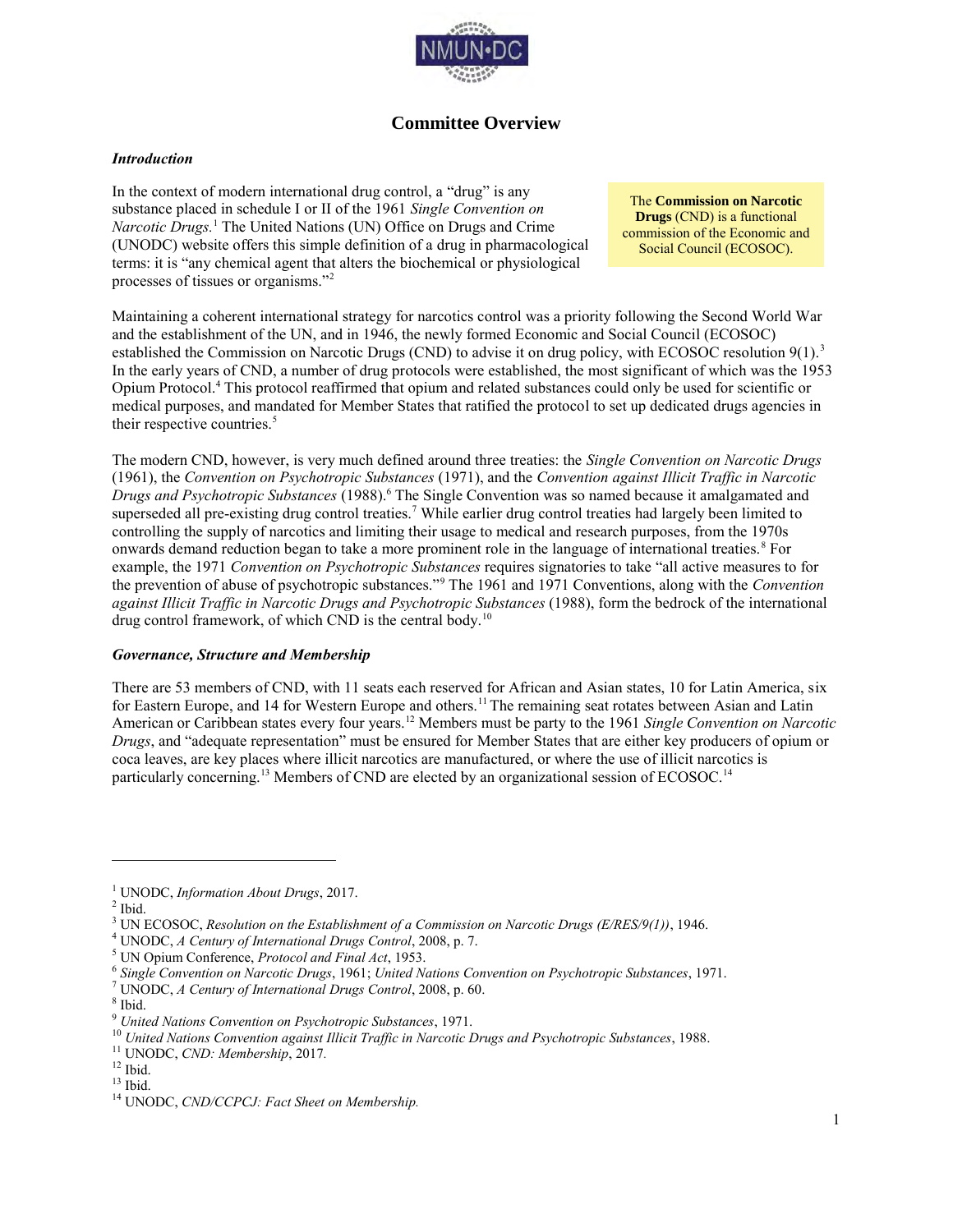

CND is led internally by the Bureau and Extended Bureau of the Commission.<sup>15</sup> The Bureau is composed of a Chairperson, three Vice-Chairpersons, and a Rapporteur, who are elected at the end of each session of CND (to serve in the next session).<sup>16</sup> The Extended Bureau includes representatives from the five main global geographic regions, in addition to the European Union (EU), China, and the Group of 77 developing nations.<sup>17</sup> As well as chairing meetings, the Bureau works with the UN Secretariat to prepare CND sessions, as well as undertaking organizational work between sessions.18 Currently the bureau is made up of Chairperson, Ambassador Bente Angell-Hansen of Norway, and Vice-Chairpersons, Ambassador Alicia Buenrostro Massieu of Mexico and Ambassador Reza Najafi of the Islamic Republic of Iran.<sup>19</sup> CND, along with other bodies, such as the Commission on Crime Prevention and Criminal Justice (CCPCJ) and the Commission on the Status of Women (CSW), is one of the functional commissions of ECOSOC.<sup>20</sup> CND's reports are considered at the substantive session of ECOSOC each year: some are adopted and become ECOSOC resolutions, and some ECOSOC refers to the General Assembly, to potentially become General Assembly resolutions.<sup>21</sup> There are several smaller bodies that report directly to CND. The Subcommission on Illicit Drug Traffic and Related Matters in the Near and Middle East was formed in 1973, and exists to facilitate cooperation between governments in the region, and to offer a focused regional perspective.<sup>22</sup> There are also the four Regional Meetings of Heads of National Drug Law Enforcement Agencies (HONLEA).<sup>23</sup> These bodies, one each for Europe, Latin America, Africa, and Asia, exist to improve high-level coordination between regional drug law enforcement agencies. $^{24}$ 

#### *Mandate, Functions and Powers*

CND's mandate is to "monitor the world drug situation, develop strategies on international drug control and recommends measures to combat the world drug problem, including through reducing demand for drugs, promoting alternative development initiatives, and adopting supply reduction measures."<sup>25</sup> Like many older UN agencies, the mandate of CND has evolved over time. The original mandate, as set out in ECOSOC resolution 9(1), which established CND, called for the new body to assist ECOSOC, supervise existing narcotics control treaties, and "advise the council on all matters pertaining to the control of narcotic drugs."<sup>26</sup> What this means is that CND has always had a functional, operational aspect to its mandate, in addition to a normative policymaking mandate.<sup>27</sup> However, this division of roles was only clarified and formalized in 1999 with the adoption of ECOSOC resolution 1999/30, which required CND to structure its agenda into two distinct sections: a normative section, centered around policy issues and the upholding of treaties, and an operational section, where CND exercises its role as the governing body of UNODC.<sup>28</sup> UNODC itself was formed in 1997 by the merging of the secretariats of the UN International Drug Control Program (UNDCP) and the Centre for International Crime Prevention (CICP), although the merged office was not renamed until 2002.<sup>29</sup> As a governing body, CND is responsible for administrative and budgetary matters of the UNDCP, as well as "strategic oversight."<sup>30</sup> This means that while CND is not responsible for the day to day running of the UNDCP, it is recognized as the central drug policy-making organ of the UN, makes

<sup>15</sup> UNODC, *Bureau and Extended Bureau*, 2017.

<sup>16</sup> UNODC, *Bureau and Extended Bureau*, 2017.

 $17$  Ibid.

 $^{18}$  Ibid.

<sup>19</sup> UNODC, *Bureau of the Commissions*, 2017.

<sup>20</sup> UNODC, *The Economic and Social Council and the CND and CCPCJ*, 2017; UN ECOSOC, *Subsidiary Bodies of ECOSOC*, 2017*.* 

<sup>21</sup> UNODC, *The Economic and Social Council and the CND and CCPCJ*, 2017*.* 

<sup>22</sup> New Zealand Ministry of Foreign Affairs and Trade, *United Nations Handbook 2014-2015*, 2014, p. 143.

<sup>23</sup> Ibid, p. 144.

<sup>24</sup> Ibid, p. 143.

<sup>25</sup> UNODC, *CND*, 2017*.*

<sup>26</sup> UN ECOSOC, *Resolution on the Establishment of a Commission on Narcotic Drugs (E/RES/9(1))*, 1946.

 $^{\rm 27}$  Ibid.

<sup>28</sup> UN ECOSOC, *Review of the United Nations International Drug Control Programme: strengthening the United Nations machinery for international drug control within the scope of the existing international drug control treaties and in accordance with the basic principles of the Charter of the United Nations (E/RES/1999/30)*, 1999.

<sup>29</sup> UNODC, *A Century of International Drugs Control,* 2008, p. 9.

<sup>30</sup> UN CND, *Annotated Provisional Agenda, 58th Session (E/CN.7/2015/A)*, 2014.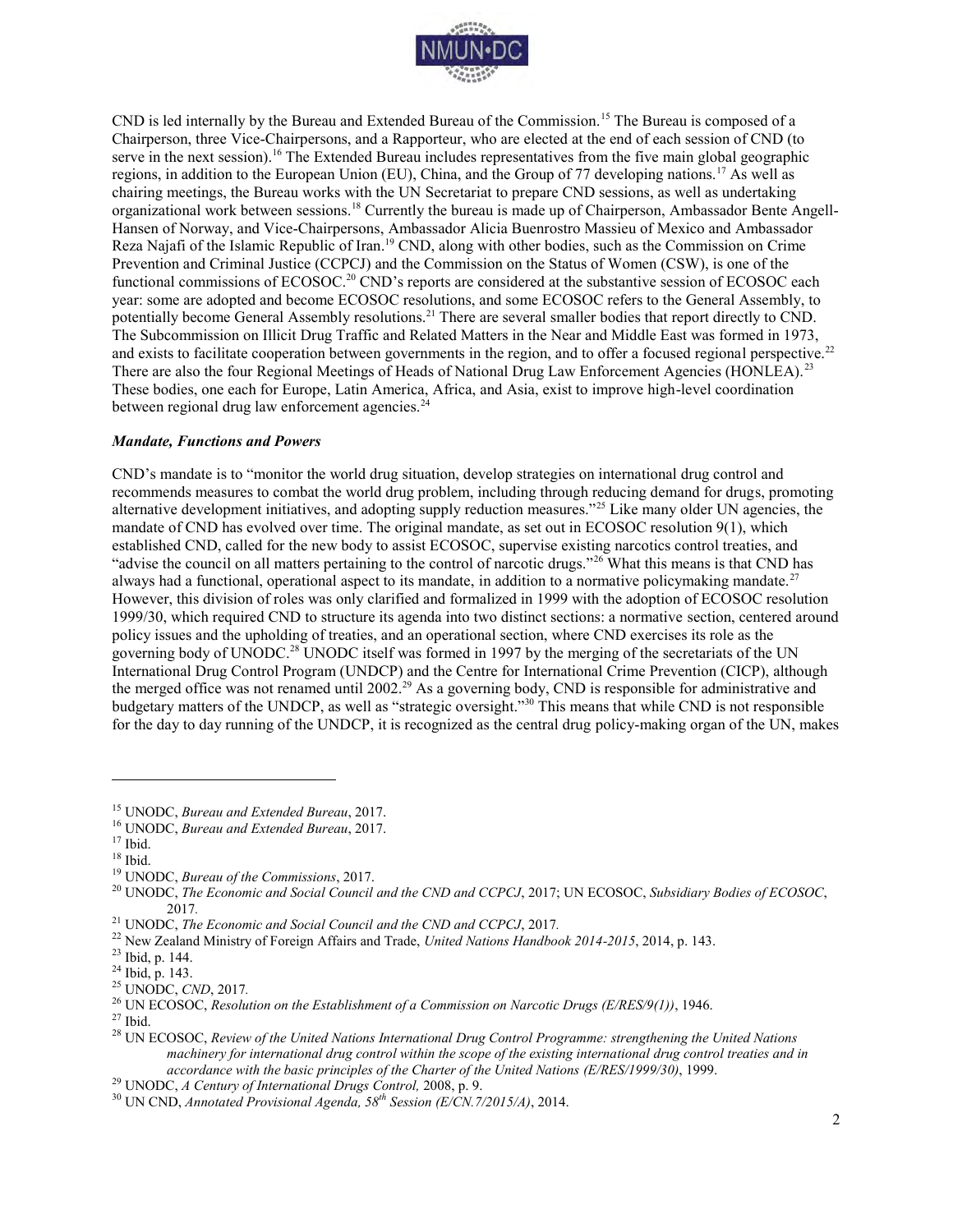

suggestions as to the direction of UNDCP policy, and offers guidance on strengthening its programs.<sup>31</sup> The first part of the agenda of CND sessions is devoted to this task.<sup>32</sup>

Given that CND is mandated to uphold narcotics control treaties, it is natural that the major treaties in the area have shaped its mandate further. Under the *Single Convention on Narcotic Drugs* (1961), CND is responsible for placing drugs into one of five schedules, depending on their harmfulness.<sup>33</sup> However, changes to drug scheduling can only be made on the recommendation of the World Health Organization (WHO).<sup>34</sup> Drug scheduling changes can only be overruled by the full ECOSOC.<sup>35</sup> The Single Convention established the International Narcotics Control Board (INCB), and charged it to limit drug production and use to an amount adequate for scientific and medical purposes to prevent illicit drug activity<sup>36</sup> As such, it is the INCB that works directly with governments to ensure compliance with the convention, not CND.<sup>37</sup> The INCB focuses primarily on the regulation of legal drug markets, working with government agencies to ensure that controlled substances do not fall into the wrong hands.<sup>38</sup> UNODC, meanwhile, focuses more on illicit drug markets, working with governments on demand reduction, police cooperation, and tackling organized crime.<sup>39</sup> CND works closely with both bodies, as governing body of UNODC, and in an advisory capacity to INCB.<sup>40</sup> As the governing body of UNODC, CND is responsible for approving the International Drug Control Program Fund budget; this fund accounts for 90% of UN Drug Control resources.<sup>41</sup>

CND's mandate was further shaped in 2009 during the annual meeting's high-level segment (the ministerial or head of state level); at this, Member States adopted the *Political Declaration and Plan of Action on International Cooperation towards an Integrated and Balanced Strategy to Counter the World Drug Problem* (hereafter referred to as "the Plan").<sup>42</sup> The Plan committed members to the ambitious goal of eventually eliminating illicit drug consumption in its entirety.<sup>43</sup> CND is named as the UN body that should play the main role in encouraging and assisting Member States in implementing the Plan, and is also tasked with developing new "indicators and instruments" by which to measure the extent of the global drug problem.<sup>44</sup> The Plan itself is focused on both demand and supply reduction, the steps Member States should take to achieve this, and aims to eradicate both the demand and supply of illicit drugs by 2019.<sup>45</sup>

#### *Recent Sessions and Current Priorities*

Between 13 and 17 March 2017, CND held its  $60<sup>th</sup>$  session.<sup>46</sup> During this session the CND focused extensively on ensuring the implementation of the various drug control treaties through the passage of resolutions.<sup>47</sup> At the  $60<sup>th</sup>$ session, CND adopted nine resolutions and 13 decisions.<sup>48</sup> Additionally, CND produced a draft resolution for the General Assembly focusing on alternative development as a component of fighting drugs.<sup>49</sup> CND has stated that the success of the Sustainable Development Goals (SDGs) is essential for the success of its mandate, especially in terms

 $31$  Ibid.

<sup>32</sup> Ibid.

<sup>33</sup> *Single Convention on Narcotic Drugs*, 1961.

 $^{34}$  Ibid.

<sup>35</sup> UNODC, *Commentary on the Single Convention*, 1961, p. 79.

<sup>36</sup> *Convention on Narcotic Drugs*, 1961.

<sup>37</sup> UNODC, *A Century of International Drugs Control*, 2008, p. 9.

<sup>38</sup> Ibid.

<sup>39</sup> Ibid.

<sup>40</sup> UN ECOSOC *Review of the United Nations International Drug Control Programme: strengthening the United Nations machinery for international drug control within the scope of the existing international drug control treaties and in accordance with the basic principles of the Charter of the United Nations (E/RES/1999/30)*, 1999.

<sup>41</sup> UNODC, *CND*, 2017*.*

<sup>42</sup> UNODC, *Political Declaration and Plan of Action on International Cooperation towards an Integrated and Balanced Strategy to Counter the World Drug Problem*, 2009, p. iii.

<sup>43</sup> Ibid, p. 8.

 $44$  Ibid.

<sup>45</sup> Ibid, p. 19.

<sup>46</sup> UN CND, *Program of the 60th Session*, 2017.

 $47$  Ibid.

<sup>48</sup> UN CND, *Drug Related Resolutions and Decisions*, 2017.

 $^{\rm 49}$  Ibid.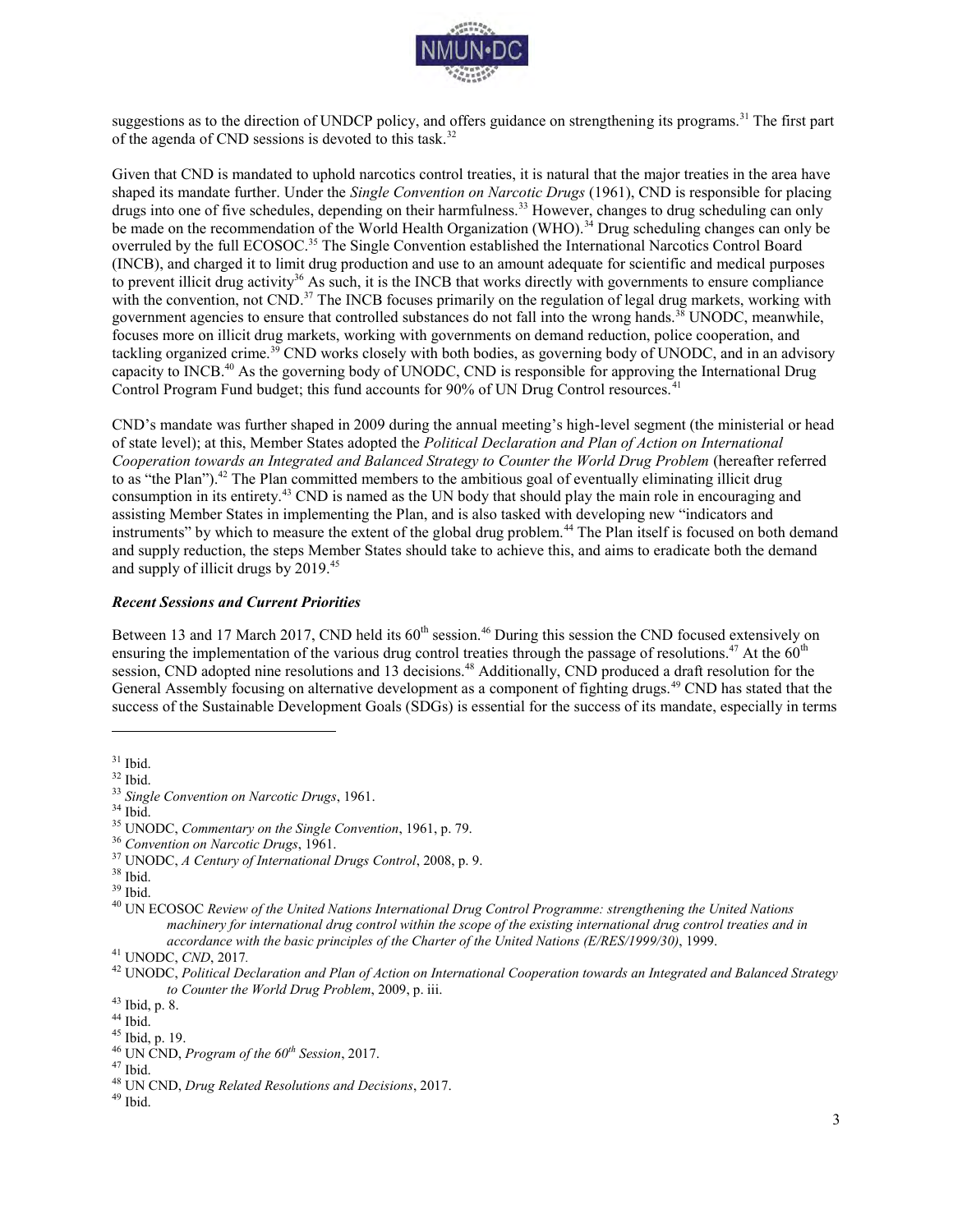

of the illicit cultivation of drugs being the main source of income for the most marginalized communities.<sup>50</sup> As of 2014, global drug use has remained stable at 1 in 20 adults worldwide, but a major concern for CND remains the lack of objective data on drug use for accurate analysis.<sup>51</sup> Opioids continue to be a significant concern of CND, with opioids accounting for one third to one half of drug related deaths world-wide.<sup>52</sup> As the opioid epidemic continues, pharmaceutical opioids remain a particular concern in North America.<sup>53</sup> A major focus of CND is the increasing trend of heroin use in developed Member States, in the United States of America, for example, there has been an upsurge of fatal overdoses and there has been an indication of an increase in western and central Europe.<sup>54</sup>

In 2016, the General Assembly convened the UN General Assembly Special Session on the World Drug Problem (UNGASS).<sup>55</sup> CND provided the preparatory work, including planning and preparing recommendations.<sup>56</sup> At the UNGASS, delegates recommitted to over 100 operational recommendations.<sup>57</sup> During the  $62<sup>nd</sup>$  session, in 2019, CND will produce a follow-up document on the UNGASS.<sup>58</sup> Additionally, in response to UNGASS, CND has committed to strengthening its subsidiary bodies.<sup>59</sup> In the implementation of the SDGs the UNODC has highlighted the following as priorities for both subsidiary commissions: "promoting the rule of law and equal access to justice; combatting terrorism and crime; eliminating violence against women and children; eradicating human trafficking; advancing sustainable development in illicit drug crop areas; ending poaching and trafficking of protected flora and fauna; reducing illicit financial flows, as well as flows of arms; reducing corruption and bribery, and strengthening the recovery and return of stolen assets; and ensuring healthy lives by strengthening prevention and treatment of substance abuse."<sup>60</sup>

#### *Conclusion*

CND is the primary body for drug policy decision-making within the UN system. The international framework for controlling illicit substances is built primarily on the 1961, 1971, and 1988 Conventions, and CND is the central body tasked with upholding these treaties.<sup>61</sup> Its dual role as both a normative policymaking body and as a functional committee, acting as a governing body of the UNODC with control of over 90% of the UN's anti-drugs budget, makes it a committee of critical importance.<sup>62</sup> Arguably, however, the challenges CND must face are greater than ever. Creatively addressing the complex challenges involved in maintaining a workable and humane global drug policy should be at the forefront of delegate's minds as CND works to prepare the UNGASS follow-up documents for its  $62<sup>nd</sup>$  session.

#### **Annotated Bibliography**

New Zealand Ministry of Foreign Affairs and Trade. (2016). *United Nations Handbook 2016-2017.* Retrieved 19 May 2017 from: [https://www.mfat.govt.nz/assets/\\_securedfiles/Handbooks/United\\_Nations\\_Handbook-2016-](https://www.mfat.govt.nz/assets/_securedfiles/Handbooks/United_Nations_Handbook-2016-2017.pdf) [2017.pdf](https://www.mfat.govt.nz/assets/_securedfiles/Handbooks/United_Nations_Handbook-2016-2017.pdf) 

*This handbook, produced annually by New Zealand since 1961, is a well-regarded guide to the United Nations. Pages 140-144 detail CND, including its purpose, current membership, and the* 

<sup>50</sup> Healthy Poverty Action, *Drug Policy and the Sustainable Development Goals*, 2015.

<sup>51</sup> UN ECOSOC, *World Situation with regard to drug abuse (E/CN.7/2017/4)*, 2017, p. 3.

<sup>52</sup> UN ECOSOC, *World Situation with regard to drug abuse (E/CN.7/2017/4)*, 2017, p. 3.

<sup>53</sup> Ibid.

<sup>54</sup> Ibid.

<sup>55</sup> UN General Assembly, *Our joint commitment to effectively addressing and countering the world drug problem (A/RES/S-30/1)*, 2016.

<sup>56</sup> Ibid.

 $^{\rm 57}$  Ibid.

<sup>58</sup> UN CND, *CND Blog: CND intersessional – 25 January 2017: Preparations for the 62nd Session in 2019*, 2017.

<sup>59</sup> UN General Assembly, *Our joint commitment to effectively addressing and countering the world drug problem (A/RES/S-30/1)*, 2016.

<sup>60</sup> UNODC, *Special event of the Commission on Narcotic Drugs (CND) & the Commission on Crime Prevention and Criminal Justice (CCPCJ) on the implementation of the 2030 Agenda for Sustainable Development*, 2017.

<sup>61</sup> *Single Convention on Narcotic Drugs,* 1961; *United Nations Convention on Psychotropic Substances*, 1971; *United Nations Convention Against Illicit Traffic in Narcotic Drugs and Psychotropic Substances*, 1988.

<sup>62</sup> UNODC, *CND.*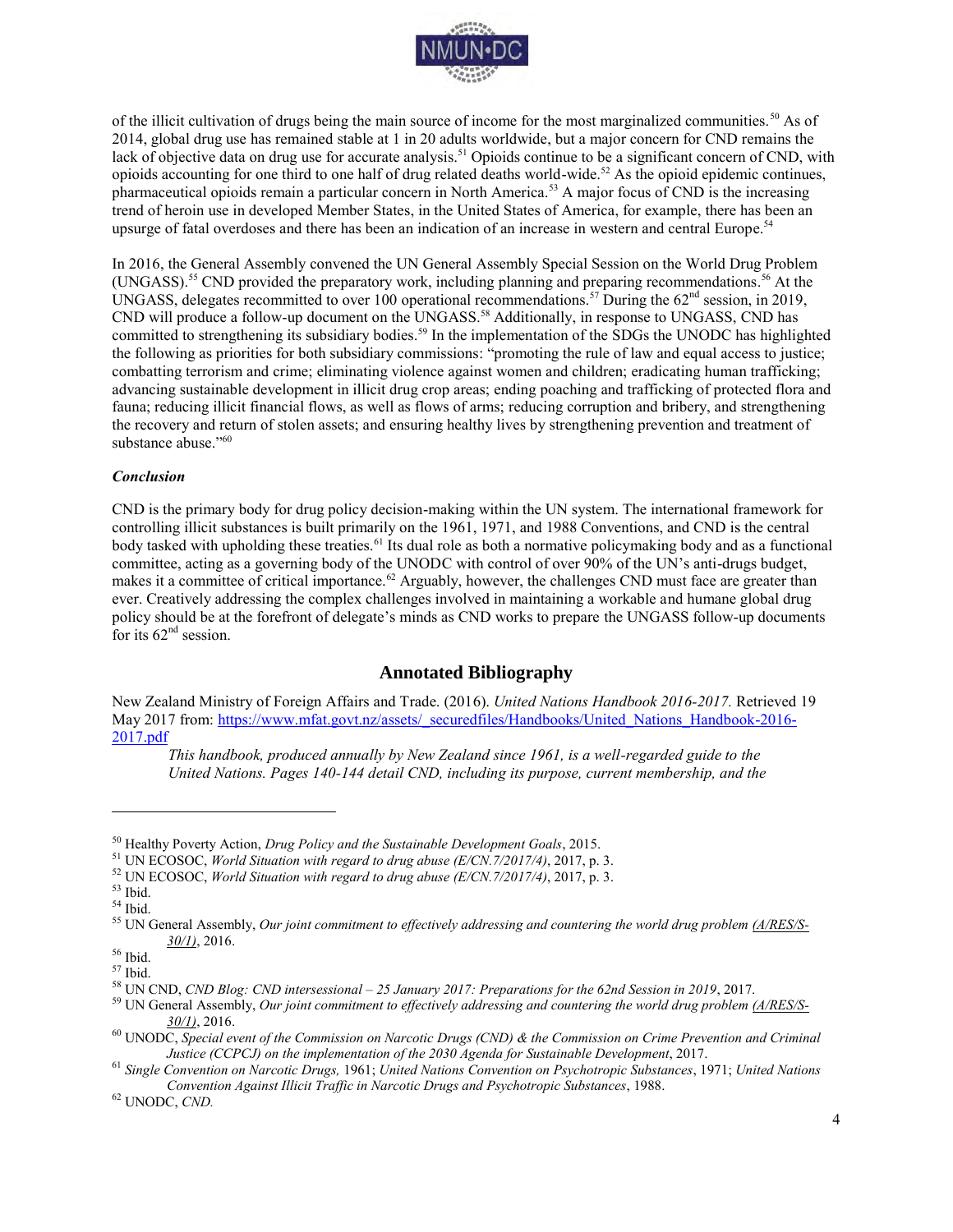

*sub-commissions reporting to CND, including the Subcommission on Illicit Drug Trafficking and Related Matters in the Near and Middle East, and the Regional Meetings of Heads of National Drug Law Enforcement Agencies (HONLEA). It is useful as a brief overview of the committee, as well as other committees of the UN, which are also included in the guide. The handbook is also available as [a](file:///C:/Users/Lauren/Dropbox/NMUN-NY%202016%20-%20Writing%20Process%20(USGs)/BGGs/4%20-%20Final%20Drafts/ECOSOC/Track%20Changes/a) smartphone application.* 

*Single Convention on Narcotic Drugs.* (1961). Retrieved 19 May 2017 from: [https://www.unodc.org/pdf/convention\\_1961\\_en.pdf](https://www.unodc.org/pdf/convention_1961_en.pdf)

> *The Single Convention on Narcotic Drugs is an international treaty to limit the production and distribution of a number of narcotics, with limited exceptions made for medical treatment and research. It consolidated a number of earlier treaties, and expanded their scope to include other substances, for example cannabis and related substances. In tandem with the later Convention on Psychotropic Substances (1971), which included synthetic psychoactive substances such as LSD, which were not widely understood in 1961, these two treaties form the bedrock of international narcotics control. In the treaty, CND, alongside the WHO, was tasked to "schedule" narcotics in one of four different categories.*

United Nations, Economic and Social Council. (1946). *Resolution on the Establishment of a Commission on Narcotic Drugs (E/RES/9(1))* [Resolution]*.* Retrieved 19 May 2017 from:

[https://www.unodc.org/documents/commissions/CND/ECOSOC\\_Res-9I\\_E.pdf](https://www.unodc.org/documents/commissions/CND/ECOSOC_Res-9I_E.pdf)

*This resolution from 1946, one of the first adopted by the newly formed United Nations, established CND to advise and make recommendations to ECOSOC on drug control, and to 'continually review' narcotics control policies. The mandate makes clear CND is taking over all responsibilities of the defunct League of Nations Advisory Committee on the Traffic in Opium and Other Dangerous Drugs. It is useful to understand the initial mandate of CND so as to fully appreciate how it has developed.*

United Nations, Economic and Social Council. (2017). *World Situation with regard to drug abuse (E/CN.7/2017/4)* [Report]*.* Retrieved 19 May 2017 from:<http://undocs.org/E/CN.7/2017/4>

*This report from CND details an extensive amount of the most recent data and information available to the UNODC. It provides a list of the current concerns CND has over the current drug situation. There is discussion of the extent of drug use, and diseases transferred due to drug use. Delegates will find this document useful as it contains both global and regional data concerning drug abuse.* 

United Nations, General Assembly, Thirtieth special session. (2016). *Our joint commitment to effectively addressing and countering the world drug problem (A/RES/S-30/1)* [Resolution]. Retrieved 19 May 2017 from: <http://undocs.org/A/RES/S-30/1>

*As the primary outcome document of the UNGASS, this document contains the most current policies and guiding principles of the United Nations system concerning drug abuse and narcotics. Some of the issues addressed include demand reduction, including prevention and treatment, and recommendations concerning cross cutting issues. This resolution can serve as the primary source of existing programs for delegates to review.* 

United Nations Office on Drugs and Crime. (2008). *A Century of International Drugs Control* [Report]. Retrieved 19 May 2017 from: [https://www.unodc.org/documents/data-and-analysis/Studies/100\\_Years\\_of\\_Drug\\_Control.pdf](https://www.unodc.org/documents/data-and-analysis/Studies/100_Years_of_Drug_Control.pdf) 

*This report, an extended version of a similar section of the 2008 World Drug Report, is probably the most useful overview of international drugs control that delegates can read. It details the circumstances leading to the first attempts to control narcotics in the early 20th century, and every major development since. Delegates are strongly urged to read this report in full to better understand the history of international efforts to control narcotic drugs.* 

United Nations Office on Drugs and Crime. (2009). *Political Declaration and Plan of Action on International Cooperation towards an Integrated and Balanced Strategy to Counter the World Drug Problem.* Retrieved 19 May 2017 from: [https://www.unodc.org/documents/commissions/CND/CND\\_Sessions/CND\\_52/Political-](https://www.unodc.org/documents/commissions/CND/CND_Sessions/CND_52/Political-Declaration2009_V0984963_E.pdf)[Declaration2009\\_V0984963\\_E.pdf](https://www.unodc.org/documents/commissions/CND/CND_Sessions/CND_52/Political-Declaration2009_V0984963_E.pdf)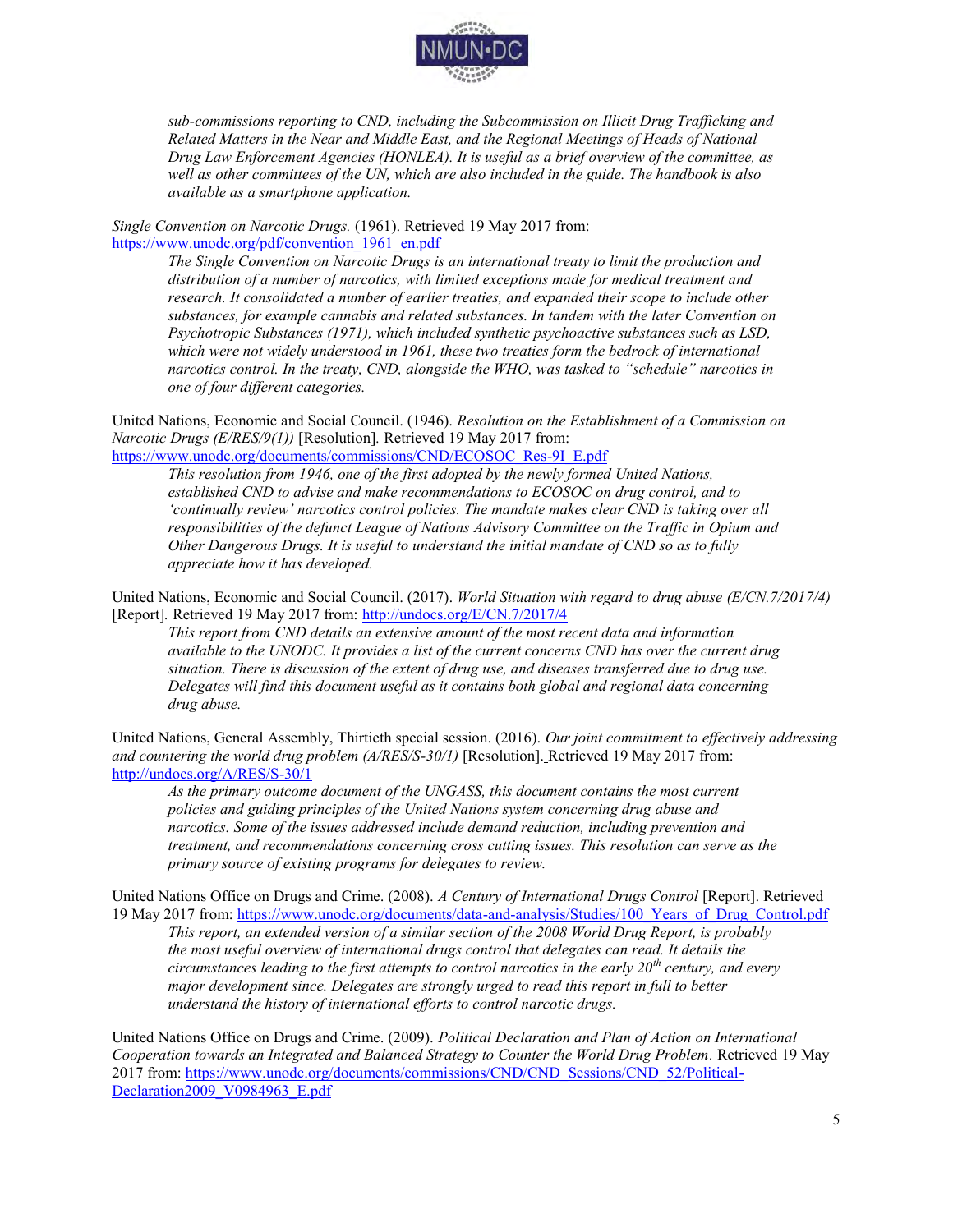

*This declaration and plan was the result of the 2009 CND conference, and is the most recent overarching plan to combat the trade in illicit narcotics that the international community has produced. Many of its targets, such as eliminating the supply and demand of drugs by 2019, are clearly not going to meet, but the strategies it outlines continue to be the starting point for current discussions on global drug policy, particularly moving into the UNGASS in 2016. Delegates are encouraged to familiarize themselves with its key proposals.* 

#### **Bibliography**

Healthy Poverty Action. (2015). *Drug Policy and the Sustainable Development Goals.* Retrieved 18 June 2017 from:

[https://www.unodc.org/documents/ungass2016/Contributions/Civil/Health\\_Poverty\\_Action/HPA\\_SDGs\\_drugs\\_poli](https://www.unodc.org/documents/ungass2016/Contributions/Civil/Health_Poverty_Action/HPA_SDGs_drugs_policy_briefing_WEB.pdf) [cy\\_briefing\\_WEB.pdf](https://www.unodc.org/documents/ungass2016/Contributions/Civil/Health_Poverty_Action/HPA_SDGs_drugs_policy_briefing_WEB.pdf) 

New Zealand, Ministry of Foreign Affairs and Trade. (2014). *United Nations Handbook 2014-2015.* Retrieved 19 May 2017 from: [https://www.mfat.govt.nz/assets/\\_securedfiles/Handbooks/United\\_Nations\\_Handbook-2016-](https://www.mfat.govt.nz/assets/_securedfiles/Handbooks/United_Nations_Handbook-2016-2017.pdf) [2017.pdf](https://www.mfat.govt.nz/assets/_securedfiles/Handbooks/United_Nations_Handbook-2016-2017.pdf) 

*Single Convention on Narcotic Drugs.* (1961). Retrieved 19 May 2017 from: https://www.unodc.org/pdf/convention<sup>1961</sup> en.pdf

*United Nations Convention against Illicit Traffic in Narcotic Drugs and Psychotropic Substances.* (1988). Retrieved 19 May 2017 from: [https://www.unodc.org/pdf/convention\\_1988\\_en.pdf](https://www.unodc.org/pdf/convention_1988_en.pdf) 

*United Nations Convention on Psychotropic Substances*. (1971). Retrieved 19 May 2017 from: [https://www.unodc.org/pdf/convention\\_1971\\_en.pdf](https://www.unodc.org/pdf/convention_1971_en.pdf) 

United Nations, Commission on Narcotic Drugs. (2014). *Annotated Provisional Agenda: 58th Session (E/CN.7/2015/A).* Retrieved 19 May 2017 from:<http://undocs.org/E/CN.7/2015/1>

United Nations, Commission on Narcotic Drugs. (2014). *Special Session of the General Assembly on Narcotic Drugs to be Held in 2016 (57/5)* [Resolution]*.* Retrieved 19 May 2017 from: [https://www.unodc.org/documents/ungass2016//Background/CND\\_Res\\_57\\_5.pdf](https://www.unodc.org/documents/ungass2016/Background/CND_Res_57_5.pdf) United Nations, Commission on Narcotic Drugs. (2015). *Report on the 58th Session (E/CN.7/2015/15).* Retrieved 19 May 2017 from:<http://undocs.org/E/CN.7/2015/15>

United Nations, Commission on Narcotic Drugs. (2017). *CND Blog: CND intersessional – 25 January 2017: Preparations for the 62nd Session in 2019* [Website]. Retrieved 18 June 2017 from: [http://cndblog.org/2017/01/cnd](http://cndblog.org/2017/01/cnd-intercessional-25-january-2017-preparations-for-the-62nd-session-in-2019/)[intercessional-25-january-2017-preparations-for-the-62nd-session-in-2019/](http://cndblog.org/2017/01/cnd-intercessional-25-january-2017-preparations-for-the-62nd-session-in-2019/) 

United Nations, Commission on Narcotic Drugs. (2017). *Drug related Resolutions and Decisions* [Website]. Retrieved 18 June 2017 from:

https://www.unodc.org/unodc/en/commissions/CND/Resolutions Decisions/Resolutions-Decisions 2010-[2019.html#a2017](https://www.unodc.org/unodc/en/commissions/CND/Resolutions_Decisions/Resolutions-Decisions_2010-2019.html#a2017) 

United Nations, Commission on Narcotic Drugs. (2017). *Program of the 60th Session* [Meeting Schedule]. Retrieved 19 May 2017 from:

[http://www.unodc.org/documents/commissions/CND\\_CCPCJ\\_joint/Side\\_Events/2017/Programme\\_CND\\_60.pdf](http://www.unodc.org/documents/commissions/CND_CCPCJ_joint/Side_Events/2017/Programme_CND_60.pdf) 

United Nations, Economic and Social Council. (1946). *Resolution on the Establishment of a Commission on Narcotic Drugs (E/RES/9(1))* [Resolution]*.* Retrieved 19 May 2017 from: [https://www.unodc.org/documents/commissions/CND/ECOSOC\\_Res-9I\\_E.pdf](https://www.unodc.org/documents/commissions/CND/ECOSOC_Res-9I_E.pdf)

United Nations, Economic and Social Council. (1999). *Review of the United Nations International Drug Control Programme: strengthening the United Nations machinery for international drug control within the scope of the existing international drug control treaties and in accordance with the basic principles of the Charter of the United*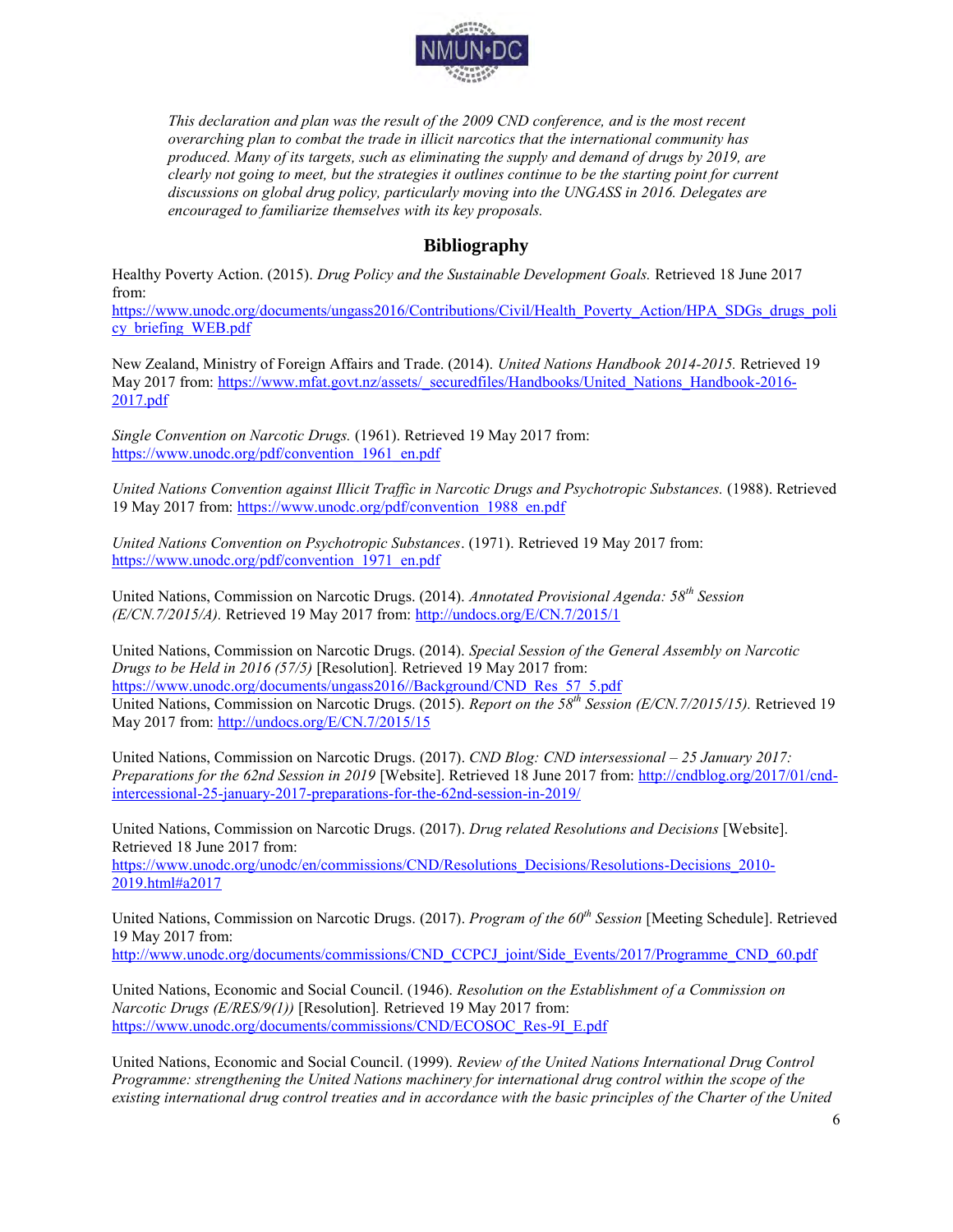

*Nations (E/RES/1999/30)* [Resolution]*.* Retrieved 19 May 2017 from: [https://www.unodc.org/documents/commissions/CND/Drug\\_Resolutions/1990-1999/1999/ECOSOC\\_Res-1999-](https://www.unodc.org/documents/commissions/CND/Drug_Resolutions/1990-1999/1999/ECOSOC_Res-1999-30.pdf) [30.pdf](https://www.unodc.org/documents/commissions/CND/Drug_Resolutions/1990-1999/1999/ECOSOC_Res-1999-30.pdf) 

United Nations, Economic and Social Council. (2017). *Subsidiary Bodies of ECOSOC* [Website]. Retrieved 19 May 2017 from:<http://www.un.org/en/ecosoc/about/subsidiary.shtml>

United Nations, Economic and Social Council. (2017). *World Situation with regard to drug abuse (E/CN.7/2017/4).*  Retrieved 19 May 2017 from:<http://undocs.org/E/CN.7/2017/4>

United Nations, General Assembly, Sixty-seventh session. (2012). *International Cooperation Against the World Drug Problem (A/67/193)* [Resolution]. Retrieved 19 May 2017 from: [www.undocs.org/a/res/67/193](https://www.unodc.org/documents/commissions/CND/Drug_Resolutions/2010-2019/2012/GA_Res-67-193.pdf) 

United Nations, General Assembly, Special Session on the World Drug Problem. (2017). *About the UNGASS.*  [Website]. Retrieved 19 May 2017 from:<http://www.unodc.org/ungass2016/en/about.html>

United Nations, General Assembly, Thirtieth special session. (2016). *Our joint commitment to effectively addressing and countering the world drug problem (A/RES/S-30/1)* [Resolution]. Retrieved 19 May 2017 from: <http://undocs.org/A/RES/S-30/1>

United Nations Office on Drugs and Crime. (1961). *Commentary on the Single Convention.* Retrieved 19 May 2017 from:

[https://www.unodc.org/documents/treaties/organized\\_crime/Drug%20Convention/Commentary\\_on\\_the\\_single\\_con](https://www.unodc.org/documents/treaties/organized_crime/Drug%20Convention/Commentary_on_the_single_convention_1961.pdf) vention 1961.pdf

United Nations Office on Drugs and Crime. (2008). *A Century of International Drugs Control* [Report]*.* Retrieved 19 May 2017: https://www.unodc.org/documents/data-and-analysis/Studies/100\_Years\_of\_Drug\_Control.pdf

United Nations Office on Drugs and Crime. (2009). *Political Declaration and Plan of Action on International Cooperation towards an Integrated and Balanced Strategy to Counter the World Drug Problem.* Retrieved 19 May 2017 from: [https://www.unodc.org/documents/commissions/CND/CND\\_Sessions/CND\\_52/Political-](https://www.unodc.org/documents/commissions/CND/CND_Sessions/CND_52/Political-Declaration2009_V0984963_E.pdf)[Declaration2009\\_V0984963\\_E.pdf](https://www.unodc.org/documents/commissions/CND/CND_Sessions/CND_52/Political-Declaration2009_V0984963_E.pdf)

United Nations Office on Drugs and Crime. (2014). *Joint Ministerial Statement 2014 High-Level Review By The Commission On Narcotic Drugs Of The Implementation By Member States Of The Political Declaration And Plan Of Action On International Cooperation Towards An Integrated And Balanced Strategy To Counter The World Drug Problem.* Retrieved 19 May 2017 from: [https://www.unodc.org/documents/hlr//JointStatement/V1403583\\_E\\_ebook.pdf](https://www.unodc.org/documents/hlr/JointStatement/V1403583_E_ebook.pdf)

United Nations Office on Drugs and Crime. (2017). *Bureau and Extended Bureau* [Website]. Retrieved 19 May 2017 from: [https://www.unodc.org/unodc/en/commissions/CND/Bureau/Bureau\\_Index.html](https://www.unodc.org/unodc/en/commissions/CND/Bureau/Bureau_Index.html) 

United Nation Office On Drugs and Crime. (2017). *Bureaux of the Commissions* [Website]. Retrieved 18 June 2017 from: https://www.unodc.org/unodc/en/commissions/CND/Bureau/Bureau\_Bureau-of-the-Commission.html

United Nations Office on Drugs and Crime. (2017). *CND* [Website]. Retrieved 19 May 2017 from: <https://www.unodc.org/unodc/en/commissions/CND/index.html?ref=menuside>

United Nations Office on Drugs and Crime. (2017). *CND: Membership* [Website]. Retrieved 19 May 2017 from: <https://www.unodc.org/unodc/en/commissions/CND/Membership/Membership.html>

United Nations Office on Drugs and Crime. (2017). *The Economic and Social Council and the CND and CCPCJ*  [Website]. Retrieved 19 May 2017 from:

[https://www.unodc.org/unodc/en/commissions/ECOSOC/ECOSOC\\_Index.html](https://www.unodc.org/unodc/en/commissions/ECOSOC/ECOSOC_Index.html)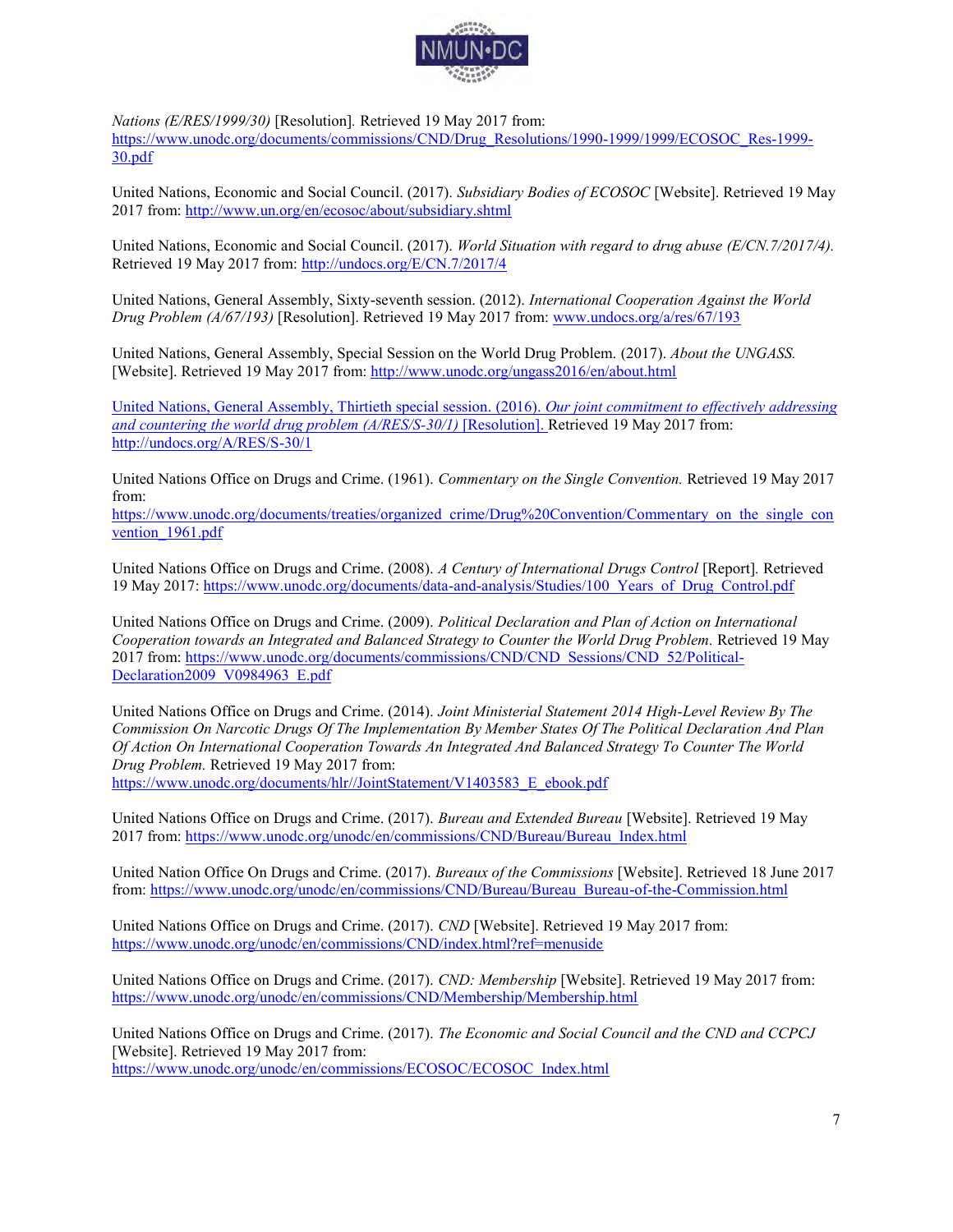

United Nation Office On Drugs and Crime. (2017). *Information about Drugs* [Website]. Retrieved 19 May 2017 from[: http://www.unodc.org/unodc/en/illicit-drugs/definitions/](http://www.unodc.org/unodc/en/illicit-drugs/definitions/)

United Nations Office on Drugs and Crime. (2017). *Special event of the Commission on Narcotic Drugs (CND) & the Commission on Crime Prevention and Criminal Justice (CCPCJ) on the implementation of the 2030 Agenda for Sustainable Development* [Website]. Retrieved 19 May 2017 from: [https://www.unodc.org/unodc/en/press/releases/2016/November/special-event-of-the-commission-on-narcotic](https://www.unodc.org/unodc/en/press/releases/2016/November/special-event-of-the-commission-on-narcotic-drugs-cnd-and-the-commission-on-crime-prevention-and-criminal-justice-ccpcj-on-the-implementation-of-the-2030-agenda-for-sustainable-development.html)[drugs-cnd-and-the-commission-on-crime-prevention-and-criminal-justice-ccpcj-on-the-implementation-of-the-2030](https://www.unodc.org/unodc/en/press/releases/2016/November/special-event-of-the-commission-on-narcotic-drugs-cnd-and-the-commission-on-crime-prevention-and-criminal-justice-ccpcj-on-the-implementation-of-the-2030-agenda-for-sustainable-development.html) [agenda-for-sustainable-development.html](https://www.unodc.org/unodc/en/press/releases/2016/November/special-event-of-the-commission-on-narcotic-drugs-cnd-and-the-commission-on-crime-prevention-and-criminal-justice-ccpcj-on-the-implementation-of-the-2030-agenda-for-sustainable-development.html) 

United Nations Office on Drugs and Crime. (n.d.). *CND/CCPCJ: Fact Sheet on Membership.* Retrieved 19 May 2017 from: https://www.unodc.org/documents/commissions/CND/Membership/membership\_and\_elections.pdf

United Nations Opium Conference. (1953). *Protocol and Final Act.* Retrieved 19 May 2017 from: [https://www.unodc.org/unodc/en/data-and-analysis/bulletin/bulletin\\_1953-01-01\\_3\\_page015.html](https://www.unodc.org/unodc/en/data-and-analysis/bulletin/bulletin_1953-01-01_3_page015.html)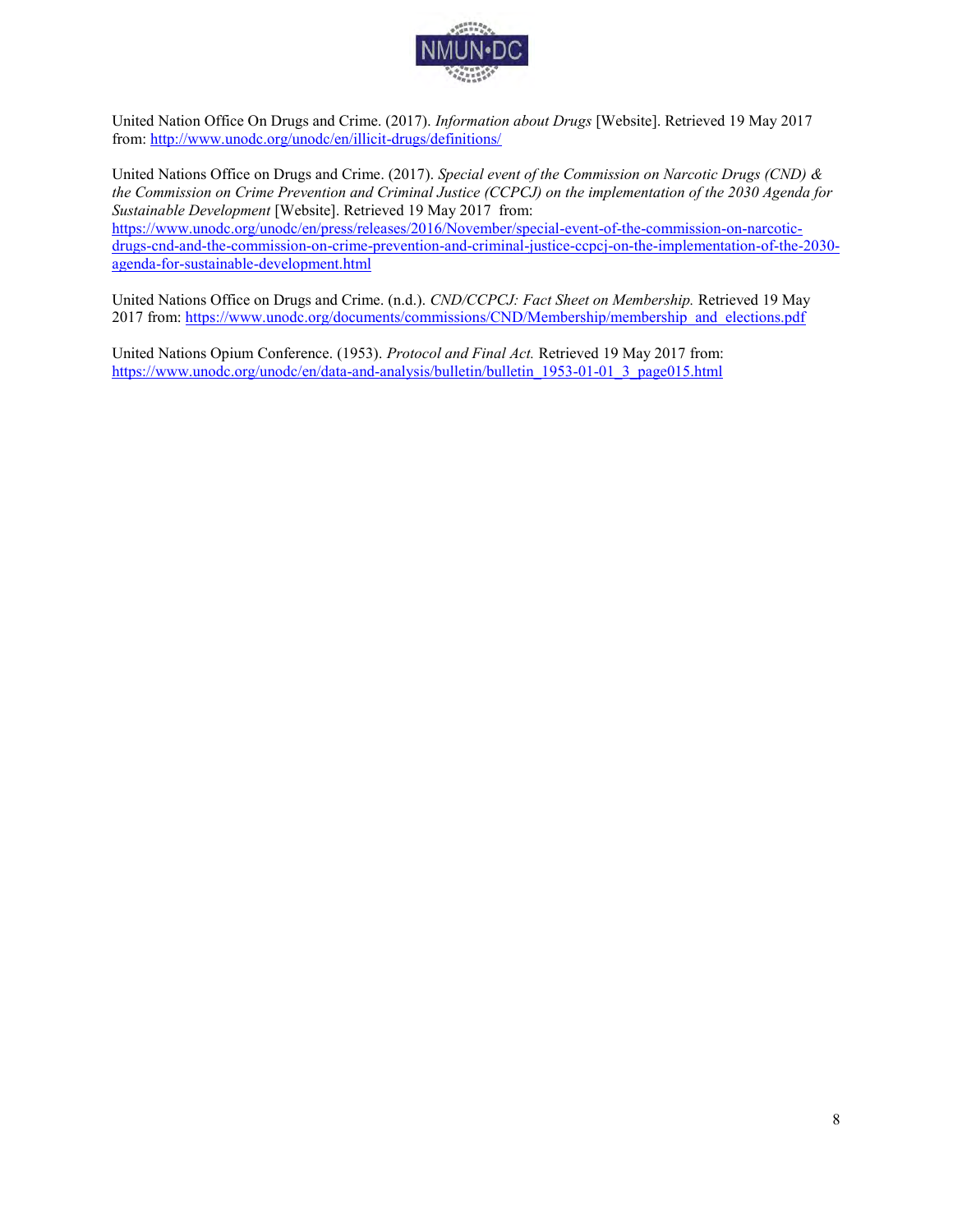

#### **I. Mitigating Drug Supply through Alternative Development**

*"Alternative development continues to be recognized by Member States as a fundamental pillar of a comprehensive drug control strategy and plays an important role as a development oriented drug control approach."*<sup>63</sup>

#### *Introduction*

According to the *World Drug Report 2016*, it was estimated in 2014 that 207,400 drug users worldwide lost their lives due to drug-related incidents.<sup>64</sup> Youth are especially vulnerable as most are exposed to drugs during their adolescence, which can result in serious health effects.<sup>65</sup> The illicit drug supply impacts numerous tangents of society as it undermines efforts toward sustainable development and threatens the health and well-being of individuals and communities.<sup>66</sup> To address these concerns, the United Nations (UN) Commission on Narcotic Drugs (CND) works with Member States to develop and implement drug control policies, some of which specifically focus on alternative development.<sup>67</sup> Alternative development is recognized as a means of eliminating the illicit cultivation of narcotic and psychotropic agricultural substances (drug crops) through specifically designed rural development measures that target sustainable growth and development, while recognizing the socio-economic needs of an affected/targeted community.<sup>68</sup> The concept of alternative development focuses on the understanding that drug crops are being grown in areas that are isolated, where poverty is pervasive, and that these conditions incentivize farmers to cultivate and thereby contribute to the illicit drug supply.<sup>69</sup> Efforts to mitigate drug supply involve alternative development strategies that promote lawful and sustainable socio-economic opportunities, which can vary in a multitude of different approaches and styles specific toward the given community.<sup>70</sup> These strategies are aimed at helping communities that are dependent on the illicit cultivation of drug crops, obtain a more sustainable living by relinquishing their reliance on drug crops. $71$ 

Success in mitigating drug supply through alternative development requires an integrated and balanced approach with overarching commonality principles and cohesion among national, regional, and international strategies.<sup>72</sup> UN General Assembly resolution 68/196 of 11 February 2014, entitled the "United Nations Guiding Principles on Alternative Development," identified three principles: sustainable economic opportunities, stable political and financial systems that build economic drive and long-term investments, and sustained environmental protection that contributes to maximization of land tenure.<sup>73</sup> These commonalities are within the *2030 Agenda for Sustainable Development* (2015), including alternative development as a means for sustainable growth and development.<sup>74</sup> By adopting the Sustainable Development Goals (SDGs), the international community reaffirmed the connection alternative development has on sustainable growth, further cementing the idea of mitigating the drug supply by focusing on alternative and sustainable development strategies.<sup>75</sup> Goals such as one, two, three, eight and 17 all

<sup>63</sup> UNODC, *Outreach to New Stakeholders in the Field of Alternative Development*, 2017.

<sup>64</sup> UNODC, *World Drug Report*, 2016, p. ix.

<sup>65</sup> UNODC, *World Drug Report*, 2015, pp. 18-20.

<sup>66</sup> UN General Assembly, *Political Declaration (A/RES/S-20/2)*, 1998.

<sup>67</sup> UNODC, *Overview*, 2017; UNODC, *Commission on Narcotic Drugs*, 2017.

<sup>68</sup> UNODC, *Overview*, 2017; UN General Assembly, *Measures to enhance international cooperation to counter the world drug problem*, section E p. 20, 1998; UN General Assembly, *Political Declaration (A/RES/S-20/2)*, 1998.

<sup>69</sup> UNODC, *Overview*, 2017.

<sup>70</sup> UN General Assembly, *International Cooperation to Address and Counter the World Drug Problem (A/RES/71/211)*, 2017; UN General Assembly, *Measures to enhance international cooperation to counter the world drug problem (A/RES/S-20/4)*, p. 23, 1998; UNODC, *World Drug Report*, 2015, pp. xviii - xix.

<sup>71</sup> UN General Assembly, *Measures to enhance international cooperation to counter the world drug problem (A/RES/S-20/4)*, p. 23, 1998.

<sup>72</sup> UN DPI, *Successful Fight Against Drug Trafficking Transnational Organized Crime Requires Interlocking National, Regional, International Strategies, Third Committee Told*, 2009; UN General Assembly, *Political Declaration (A/RES/S-20/2)*, 1998.

<sup>73</sup> UN General Assembly, *United Nations Guiding Principles on Alternative Development (A/RES/68/196)*, 2014.

<sup>74</sup> UN General Assembly, *Transforming our world: the 2030 Agenda for Sustainable Development (A/RES/70/1)*, 2015. <sup>75</sup> Ibid.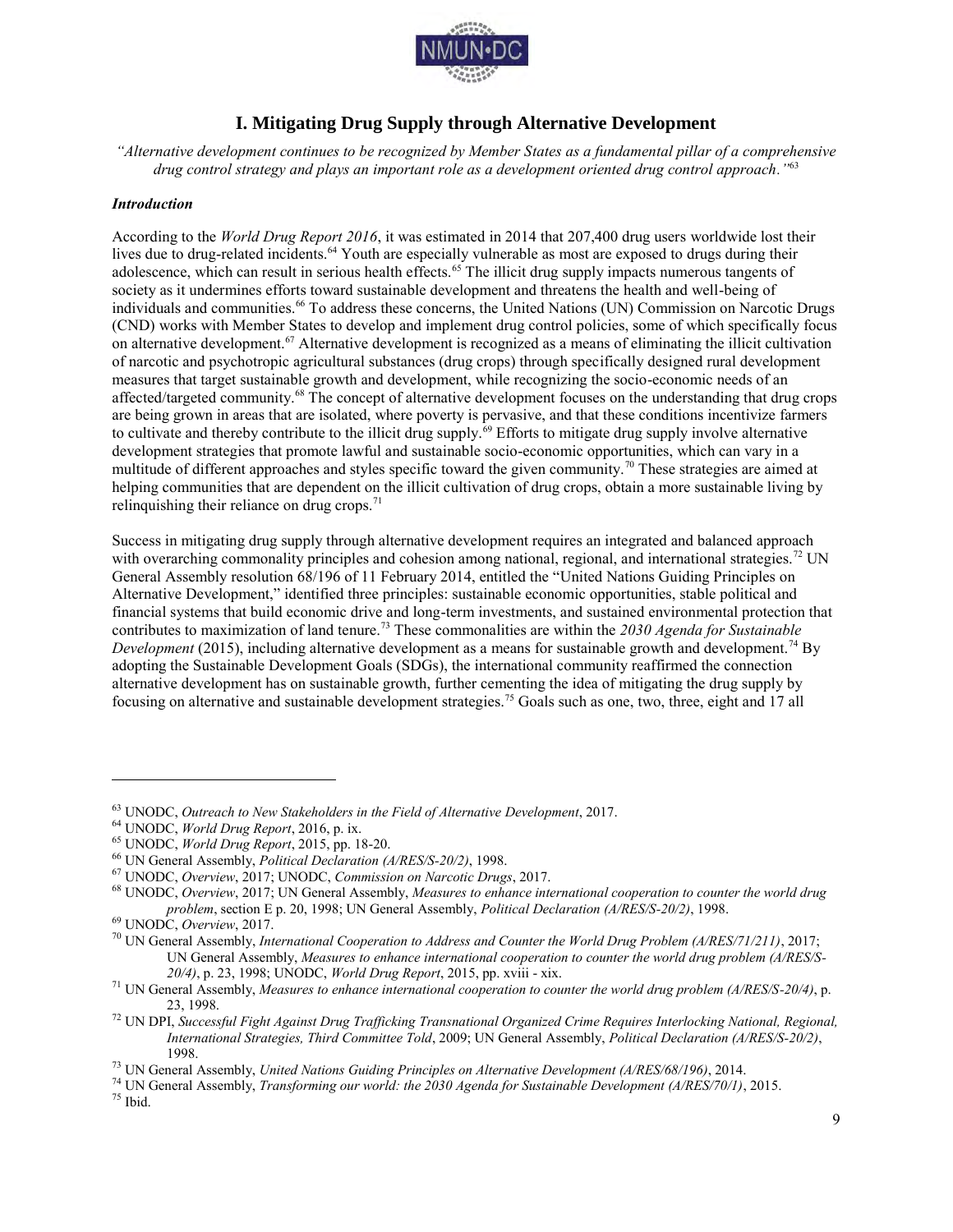

incorporate target outcomes related to aspects such as food security, health, and economic opportunity, that center on the developmental needs of communities that are contributing and/or are impacted by the illicit drug trade.<sup>76</sup>

#### *International and Regional Framework*

There are three main international drug control conventions, the *Single Convention on Narcotic Drugs* (1961), the *Convention on Psychotropic Substances* (1971), and the *United Nations Convention against Illicit Traffic in Narcotic Drugs and Psychotropic Substances* (1988) (the 1988 Convention).<sup>77</sup> These three conventions represent the international community's initial steps toward addressing the illicit drug supply by: defining the substances and identifying their uses, recognizing the illicit drug trade in its economic capacity, and commencing information sharing and multilateral cooperation among Member States.<sup>78</sup> Within the 1988 Convention, Member States are encouraged to undertake rural development programs that provide economically viable options that are alternative to the illicit drug cultivation and demand.<sup>79</sup> These alternative development measures include ensuring access to markets, availability of resources, along with scientific and technical information sharing.<sup>80</sup> The 1998 Plan of Action and the 2009 Political Declaration distinguish the factors driving communities into the illicit drug trade, such as a lack of education, poor economic conditions and employment opportunities, and the absence of a strong legal and criminal justice system.<sup>81</sup> In 2013, the CND adopted resolution 56/15 as a follow-up to the 2009 Political Declaration and Plan of Action inviting Member States to expand their cooperation with other Member States, civil society organizations, and the private sector to invest in economic conditions that stem from alternative development.<sup>82</sup>

From the regional level, frameworks are developed toward the needs and conditions within impacted communities to combat the drug supply.<sup>83</sup> The *Political Declaration on Drug Trafficking and Other Organized Crimes in West Africa* (2008), adopted by the Economic Community of West African States (ECOWAS and the African Union, is one such example that targets the allocation of resources, legal frameworks, and health.<sup>84</sup> Some of these thematic areas focus on combating illicit drug trafficking and related drug abuses, others focus on providing an adequate legal framework for effective criminal justice and law enforcement.<sup>85</sup> In the Western hemisphere, the Organization of American States' (OAS) Inter-American Drug Abuse Control Commission (CICAD) published the *Hemispheric Drug Strategy 2009* that helps facilitate the reduction of the illicit cultivation and supply of illicit plant-based drugs through the use of sustainable alternative development programs and practices.<sup>86</sup> It further outlines the OAS's commitment on implementing preventative measures to reduce illicit cultivation of drug crops, which coincide with UNODC guiding principles and compliment the legal institutions of Member States.<sup>87</sup> Other regional frameworks take a longer-term approach, such as the Association of Southeast Asian Nations' (ASEAN) *2025: Forging Ahead Together*. <sup>88</sup> This document aims to strengthen mechanisms for combating transnational crimes in the ASEAN

<sup>79</sup> *Convention Against Illicit Traffic in Narcotic Drugs and Psychotropic Substances*, 1988.

<sup>76</sup> UN General Assembly, *Transforming our world: the 2030 Agenda for Sustainable Development (A/RES/70/1)*, 2015; UNODC, *World Drug Report*, 2016.

<sup>77</sup> UNODC, *International Drug Control Conventions*, 2017; UNODC, *The International Drug Control Conventions*, 2013; *Convention on Psychotropic Substances*, 1971; *Single Convention on Narcotic Drugs, as amended by the 1972 Protocol*, 1961; *Convention Against Illicit Traffic in Narcotic Drugs and Psychotropic Substances*, 1988.

<sup>78</sup> *Convention on Psychotropic Substances*, 1971; *Single Convention on Narcotic Drugs, as amended by the 1972 Protocol*, 1961; *Convention Against Illicit Traffic in Narcotic Drugs and Psychotropic Substances*, 1988.

 $80$  Ibid.

<sup>81</sup> CND, *Political Declaration and Plan of Action on International Cooperation Towards an Integrated and Balanced Strategy to Counter the World Drug Problem*, 2009; UNODC, *Political Declarations on the World Drug Problem*, 2017; UNODC, *Political Declaration and Plan of Action of 2009*, 2017.

<sup>82</sup> CND, *Follow-up to the Plan of Action on International Cooperation towards an Integrated and Balanced Strategy to Counter the World Drug Problem with respect to the development of strategies on voluntary marketing tools for products stemming from alternative development, including preventative alternative development*, 2013.

<sup>83</sup> UNODC, West and Central Africa, *Regional Action Plan to Address the Growing Problem of Illicit Drug Trafficking, Organized Crimes and Drug Abuse in West Africa*, 2017*.*

<sup>84</sup> Ibid.

 $^{85}$  Ibid.

<sup>86</sup> OAS Inter-American Drug Abuse Control Commission, *Hemispheric Drug Strategy*, 2009, pp. 4-5.

<sup>87</sup> Ibid.

<sup>88</sup> ASEAN, *ASEAN 2025: Forging Ahead Together*, 2015.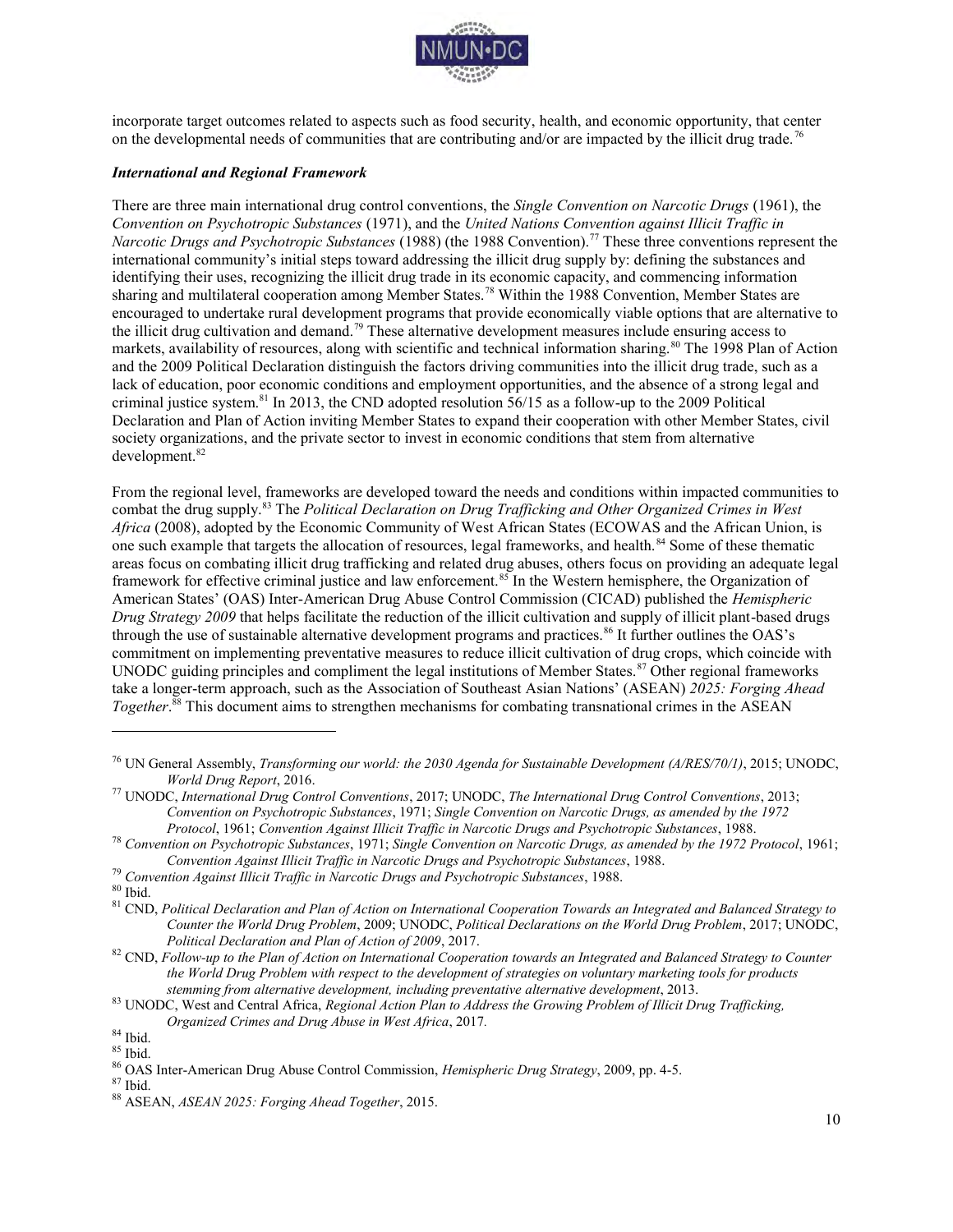

Political-Security Community by enhancing partnerships through information sharing and multi-sectoral cooperation in pursuant of a drug-free ASEAN.<sup>89</sup>

#### *Role of the International System*

During its  $17<sup>th</sup>$  special session in February 1990, the General Assembly adopted resolution S-17/2 to address the supply and demand of illicit drugs, contributing to efforts contained in the 1987 *Declaration on the International*  Conference on Drug Abuse and Illicit Trafficking.<sup>90</sup> Instead of working solely towards eradication of illicit drugs, the General Assembly adopted resolutions  $S-20/2$  and  $S-20/4$  in its  $20<sup>th</sup>$  special session in 1998, shifting the focus from supply and demand of illicit drugs towards alternative development.<sup>91</sup> This shift aimed to bring communities that cultivate illicit drugs off their reliance with programs and policies that are attentive to their socio-cultural, environmental, and economic needs.<sup>92</sup> CND resolution 57/1 (2014) and 58/4 (2015) give special attention to the implementation of General Assembly resolution 68/196 (2014) titled, "United Nations Guiding Principles on Alternative Development," through continued multilateral cooperation utilizing workshops that underscore the connection of illicit drug supply with the SDGs and aimed at improving financial and political support for alternative development.<sup>93</sup> Most recently, in April 2016 the UN General Assembly Special Session (UNGASS) adopted "Our Joint Commitment to Effectively Addressing and Countering the World Drug Problem," welcoming the *2030 Agenda for Sustainable Development* as being complementary and mutually reinforcing to mitigating the illicit drug supply.<sup>94</sup> General Assembly resolution 27/210 titled, "Promoting the Implementation of the United Nations Guiding Principles on Alternative Development," was adopted in January 2017 and urged Member States to focus on development-oriented balanced drug control policies, focusing on the socio-economic issues and using alternative development strategies to overcome them.<sup>9</sup>

To implement alternative development strategies to mitigate illicit drug supplies, SDG Goal 17 on strengthening global partnerships pushes for Member State cooperation with civil society organizations (CSOs) and nongovernmental organizations (NGOs).<sup>96</sup> The role CSOs and NGOs have in mitigating the illicit drug supply consists of formulating and implementing policies with Member States.<sup>97</sup> One example is in Egypt, where CSOs, such as the Middle East and North Africa Association (MENAHRA), collaborated with Member States by advocating for drug users in legal and development policies with policymakers and government officials.<sup>98</sup> CSO partnerships with Member States aim to combat drug abuse and addiction by providing prevention, treatment, and rehabilitation services such as needle and syringe programs and opioid substitution therapies in congruence with National Aids

- <sup>91</sup> UN General Assembly, *Measures to enhance international cooperation to counter the world drug problem (A/RES/S-20/4)*, 1998; UN General Assembly, *Political Declaration (A/RES/S-20/2)*, 1998.
- $^{92}$  Ibid.

<sup>89</sup> Ibid.

<sup>90</sup> UN General Assembly, *Political Declaration and Global Programme of Action (A/RES/S-17/2)*, 1990; UNODC, *Declaration of the International Conference on Drug Abuse and Illicit Trafficking*, 1987.

<sup>93</sup> CND, *Promoting the Implementation of the United Nations Guiding Principles on Alternative Development and proposal to organize an international seminar/workshop on the implementation of the Guiding Principles*, 2014; CND, *Promoting the Implementation of the United Nations Guiding Principles on Alternative Development*, 2015; ECOSOC, *Note verbale dated 14 January 2016 from the Permanent Mission of Thailand to the United Nations (Vienna) addressed to the United Nations Office on Drugs and Crime (E/CN.7/2016/13)*, annex, 2016.

<sup>94</sup> UN General Assembly, *Our joint commitment to effectively addressing and countering the world drug problem (A/RES/S-30.1)*, 2016.

<sup>95</sup> UN General Assembly, *Our joint commitment to effectively addressing and countering the world drug problem (A/RES/S-30.1)*, 2016; UN General Assembly, *Promoting the implementation of the United Nations Guiding Principles on Alternative Development (A/RES/71/210)*, 2017.

<sup>96</sup> UNODC, *World Drug Report,* 2016, p. xx; UNODC, *UNODC Engagement with Civil Society on Drug Crime and Prevention*, 2017.

<sup>97</sup> UN General Assembly, *Our joint commitment to effectively addressing and countering the world drug problem (A/RES/S-30.1)*, 2016.

<sup>98</sup> Aaraj & Chouch, *Drug Policy and Harm Reduction in the Middle East and North Africa: The Role of Civil Society*, 2015; CND, *Improving the participatory role of civil society in addressing the world drug problem*, 2012.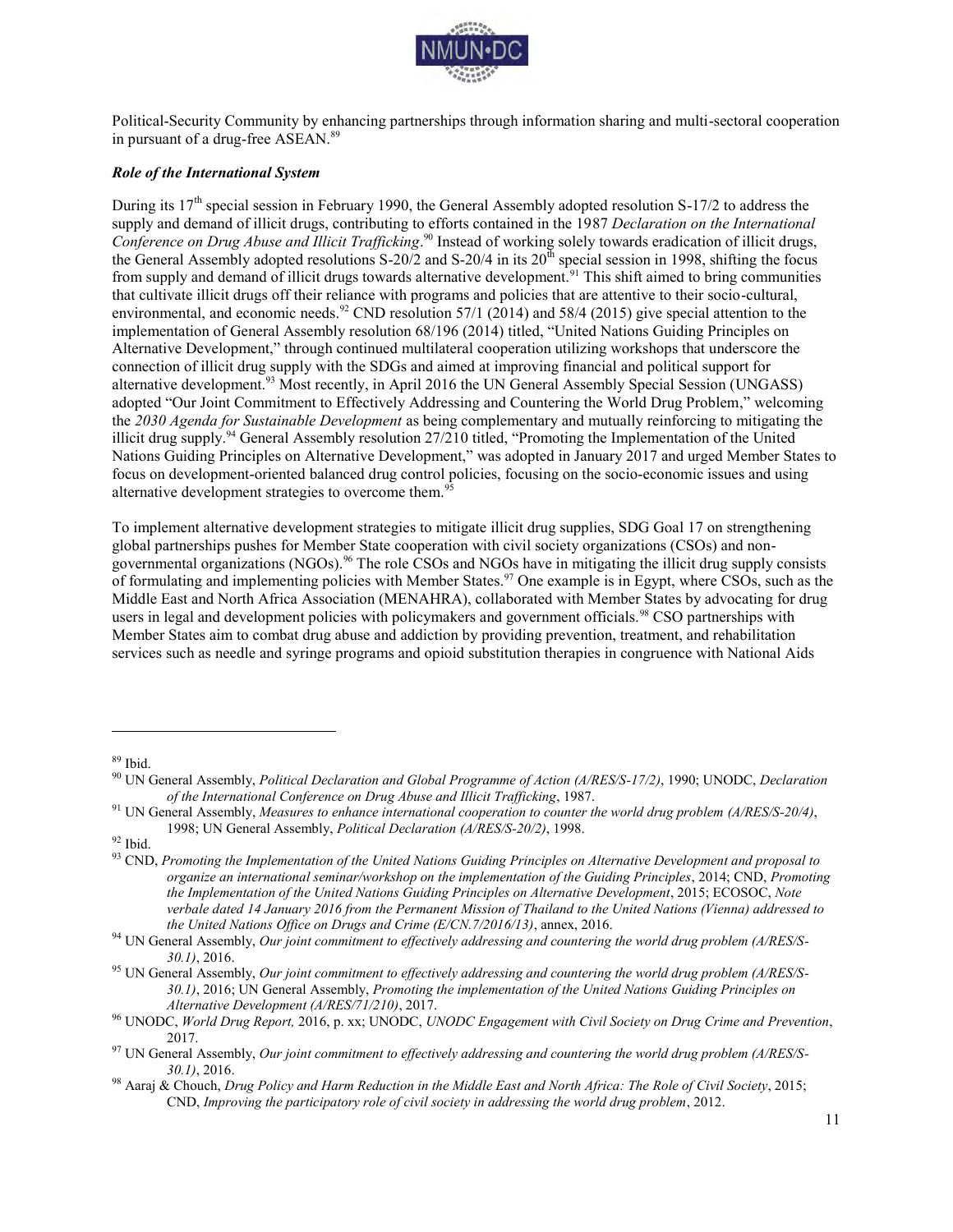

Strategic Plans.<sup>99</sup> By raising awareness among youth on the effects of opioids and providing psychological and social rehabilitation, addicts receive access to treatments and programs necessary to overcome drug abuse and addiction.<sup>100</sup> Multisector partnerships established among the National Council, Ministry of Interior, and civil societies, such as MENAHRA, strive to address policy, resources, and services in tandem, focused on the mutual concern to combat drug prevalence among youth and improve overall well-being and community development.<sup>101</sup>

#### *Socio-Economic Conditions and Opportunities*

Some concerns arise regarding the implementation of alternative development measures on mitigating the cultivation of illicit crops in rural communities.<sup>102</sup> If not properly sequenced, alternative development efforts to eradicate illicit drug supply could do more harm than good.<sup>103</sup> Without a proper transition into a stable and secure way of living that can generate a sustainable income, through furthering education, robust employment opportunities, and other crop cultivations; such efforts could have a negative impact on food security and employment opportunities as these targeted communities could resort back to illicit drug cultivation.<sup>104</sup> Considering the underlying socio-economic factors, such as access to markets and environmental conditions, which contribute to the cultivation of illicit crops, alternative development strategies are unique to the circumstances impacting a given community and are holistic in approach.<sup>105</sup>

In Myanmar, illicit cultivation of opium poppy provided income to buy food, pay down debt and household expenses.<sup>106</sup> To mitigate the illicit drug supply of opium poppy, national alternative development initiatives were aimed at local farmers to expand their market access by improving local infrastructure and diversifying their crop cultivation.<sup>107</sup> When market access was enhanced for local farmers, it was observed that alternative resources such as fishing, hunting, rubber products, salaried jobs, and handcrafted goods became sources of income.<sup>108</sup> Myanmar's strategy looked at environmental conservation and protection in tandem with alternative development programs, resulting in the illicit opium cultivation decreasing by 11%.<sup>109</sup>

In Afghanistan, the illicit cultivation of opium provides economic benefits to rural communities, thus presenting conceptual and institutional challenges to mitigating this supply through alternative development.<sup>110</sup> Prior to 2001, projects considered "alternative development" were really just rural development projects aimed to specifically achieve drug control goals by improving agricultural yields with irrigation projects and provisions of agricultural inputs and livestock interventions.<sup>111</sup> However, the challenge that prevented achieving drug control goals was the lack of a holistic and comprehensive alternative development strategy, as it failed to address the multifaceted role opium cultivation had on farmers' livelihoods.<sup>112</sup> Learning from the failed experiences, current alternative development initiatives incorporate a holistic and comprehensive strategy from multilateral and national organizations by looking at the health, education, and infrastructure conditions, while engaging local stakeholders.<sup>113</sup>

<sup>99</sup> Aaraj & Chouch, *Drug Policy and Harm Reduction in the Middle East and North Africa: The Role of Civil Society*, 2015; Fedotov, *Remarks at the side event on the "Project on Prevention and Rehabilitation of Youth against Drug Abuse in Egypt*," 2017; CND, *Improving the participatory role of civil society in addressing the world drug problem*, 2012.

 $100$  Ibid.

<sup>101</sup> Aaraj & Chouch, *Drug Policy and Harm Reduction in the Middle East and North Africa: The Role of Civil Society*, 2015; CND, *Improving the participatory role of civil society in addressing the world drug problem*, 2012.

<sup>102</sup> CND, *Outreach to new Stakeholders in the Field of Alternative Development*, 2014.

 $103$  Ibid.

<sup>104</sup> CND, *Outreach to new Stakeholders in the Field of Alternative Development,* 2014; UN General Assembly, *International Cooperation Against the World Drug Problem (A/RES/70/182)*, 2016*.*

<sup>105</sup> UN General Assembly, *International Cooperation to Address and Counter the World Drug Problem (A/RES/71/211)*, 2017; UNODC, *World Drug Report*, 2016.

<sup>106</sup> UNODC, *Southeast Asia Opium Survey: Lao PDR, Myanmar*, 2015; UNODC, *World Drug Report*, 2016, p. 82.

<sup>107</sup> UNODC, *Southeast Asia Opium Survey: Lao PDR, Myanmar*, 2015.

 $^{108}$  Ibid.

<sup>109</sup> UN General Assembly, *Transforming our world: the 2030 Agenda for Sustainable Development (A/RES/70/1)*, 2015; UNODC, *World Drug Report*, 2016, p. 75; UNODC, *Southeast Asia Opium Survey: Lao PDR, Myanmar*, 2015.

<sup>110</sup> East West Institute, *Afghan Narcotrafficking: Finding an alternative to alternative development*, 2016.

<sup>111</sup> Ibid.

 $112$  Ibid.

<sup>113</sup> Ibid.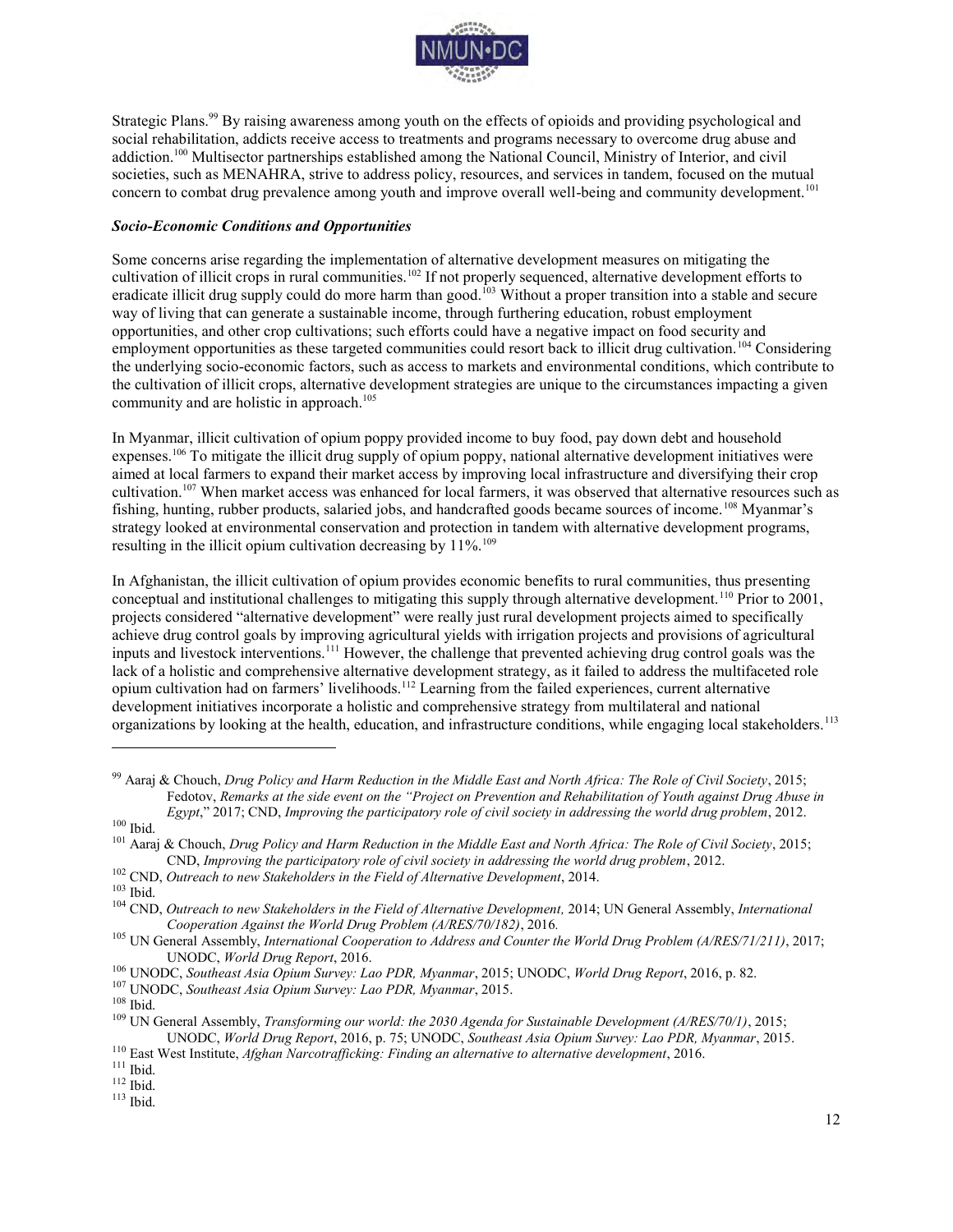

These endeavors materialized through initiatives such as the National Priority Programs, the Afghanistan Reconstruction Trust Fund, and Security Sector Reform, which collected and prioritized funding efforts while coordinating with local projects.<sup>114</sup>

#### *Conclusion*

It is imperative that drug policies incorporate appropriate alternative development concepts and sustainable development practices to effectively mitigate the illicit drug supply.<sup>115</sup> Alternative development strategies are sensitive to the needs of targeted communities, whether it be environmental and agricultural conditions, the economic and employment opportunities, or the health and well-being of individuals. <sup>116</sup> To address this, the CND needs to encourage multi-stakeholder dialogue and cooperation within the international community, and their input in the policy-making process.<sup>117</sup> This is already being demonstrated by recognizing the socio-economic needs and driving factors that influence farmers and communities to contribute to the illicit drug supply and by placing the focus on development-oriented programs for sustainable livelihoods.<sup>118</sup> Therefore, an integrated, multisector, and balanced approach should connect international, regional, and national levels and work in symbiosis to effectively mitigate drug supply.<sup>119</sup>

#### **Annotated Bibliography**

United Nations, Commission on Narcotic Drugs. (2014). *Outreach to new Stakeholders in the Field of Alternative Development* [Agenda]*.* Retrieved 23 April 2017 from:

[https://www.unodc.org/documents/commissions/CND/CND\\_Sessions/CND\\_57/E-CN7-2014-](https://www.unodc.org/documents/commissions/CND/CND_Sessions/CND_57/E-CN7-2014-CRP07_V1401225_E.pdf) [CRP07\\_V1401225\\_E.pdf](https://www.unodc.org/documents/commissions/CND/CND_Sessions/CND_57/E-CN7-2014-CRP07_V1401225_E.pdf)

*This document highlights the correlation between alternative development and the mitigation of drug supplies. As a fundamental component of a comprehensive drug control strategy, the development oriented approach to drug policy cannot be ignored. Main drivers of illicit drug cultivation, such as poverty, food insecurity, lack of access to markets, health, and education, and private sector involvement, can differ from region to region. To properly reduce illicit drug cultivation, the principle drives within the targeted community must be addressed in a sustainable manner. This document emphasizes the integrated and holistic approach required to address such drivers of illicit drug cultivation, including national, regional, and international level stakeholders with local communities, civil society organizations, donors, and government agencies. Provided here are key recommendations in sectors such as access to land and markets, law enforcement and legal challenges, required for stakeholder cooperation on promoting alternative development and mitigating the illicit drug supply from reducing illicit drug cultivation.* 

United Nations, Department of Public Information. (2009, October 8). *Successful Fight Against Drug Trafficking Transnational Organized Crime Requires Interlocking National, Regional, International Strategies, Third Committee Told* [Meeting Coverage]. Retrieved on 23 April 2017 from: <https://www.un.org/press/en/2009/gashc3948.doc.htm>

*By interlocking strategic action approaches from all levels of government, Member States can recognize how successful these efforts can be in addressing the world drug problem. This resource on the topic of crime prevention, criminal justice, and drug control recognizes that the fight against drugs requires an integrated and holistic approach. More importantly, drug trade and crime have been known to contribute to additional risks such as the threat of terrorist activity, arms, human trafficking, and corruption. Delegates should use this source to gain insight on the* 

 $114$  Ibid.

<sup>115</sup> UNODC, *World Drug Report*, 2016, p. xxiii.

<sup>116</sup> Ibid.

<sup>117</sup> UN General Assembly, *International Cooperation against the World Drug Problem (A/RES/70/182)*, 2016; UNODC, *Overview*, 2017; UNODC, *Commission on Narcotic Drugs*, 2017.

<sup>118</sup> CND, *Political Declaration and Plan of Action on International Cooperation Towards an Integrated and Balanced Strategy to Counter the World Drug Problem*, 2009; UN General Assembly, *Our joint commitment to effectively addressing and countering the world drug problem (A/RES/S-30.1)*, 2016; UNODC, *World Drug Report*, 2016.

<sup>119</sup> UN General Assembly, *International Cooperation Against the World Drug Problem (A/RES/70/182)*, 2016*.*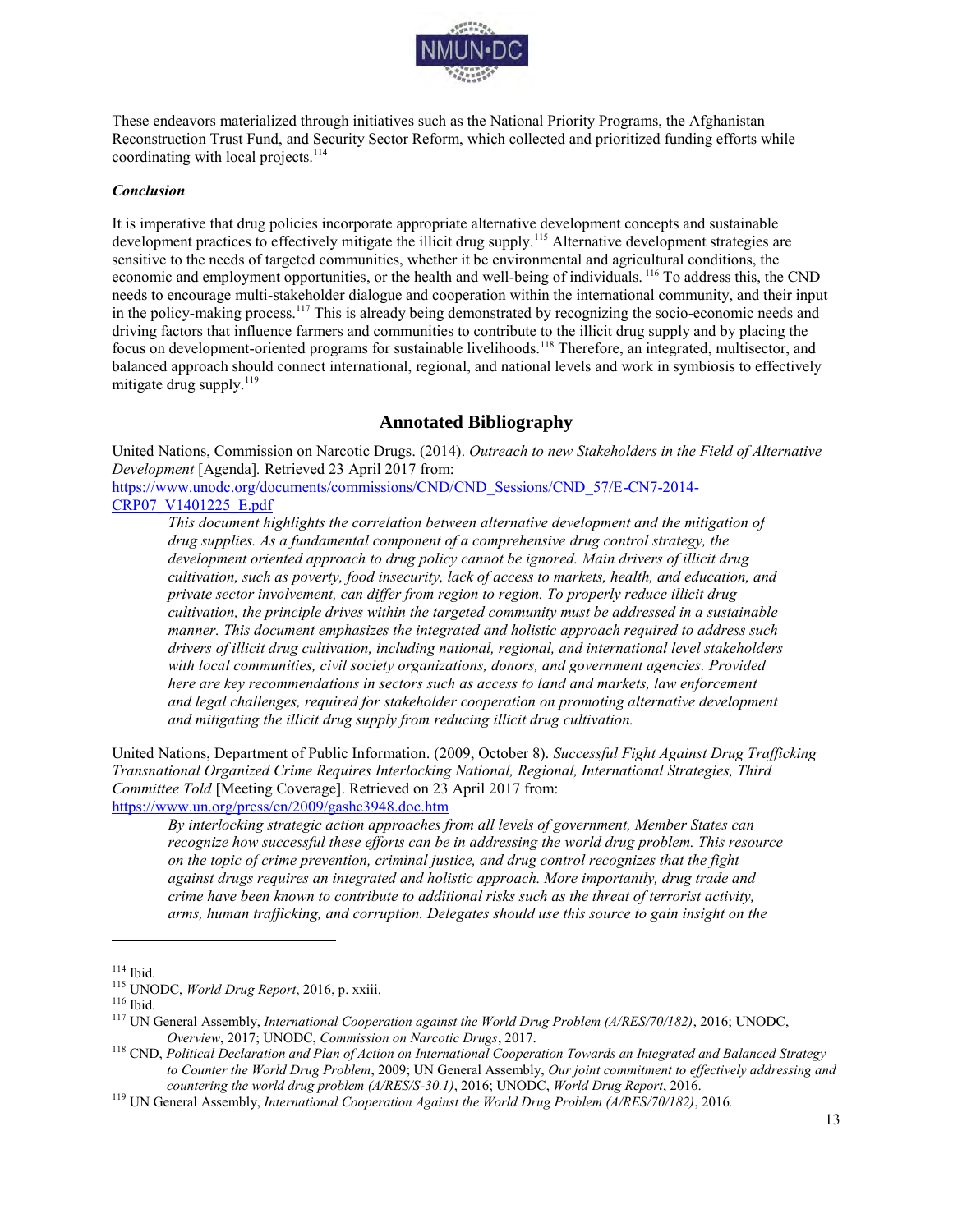

*issues and challenges that come from the illicit drug supply, such as hindrances to sustainable development and proponents against peace and security, and how Member States can mitigate through alternative development.* 

United Nations, General Assembly, Sixty-eighth session. (2014). *United Nations Guiding Principles on Alternative Development (A/RES/68/196)* [Resolution]. Retrieved 20 May 2017 from:<http://undocs.org/A/RES/68/196> In 2014, the General Assembly adopted a set of guiding principles on alternative development. *This resolution outlines general provisions and recommended actions for Member State implementation. The focus is on sustainable and long-term measures that provide alternative livelihoods for those involved in the illicit drug cultivation. Highlights include economic and employment opportunity, coordination and cooperation among government agencies on drug control and prevention programs, and further development for targeted communities and high-risk populations. Delegates are encouraged to use this source to account for current Member State initiatives and to brainstorm on potential challenges and opportunities that can arise when implementing alternative development strategies.* 

United Nations, General Assembly, Seventieth session. (2016). *International Cooperation Against the World Drug Problem (A/RES/70/182)* [Resolution]*.* Retrieved on 23 April 2017 from:<http://undocs.org/A/RES/70/182>

In 2008, an integrated and comprehensive approach was identified by the international *community to better address the world drug problem. The General Assembly has recognized and called upon Members States to work with academia, along with civil society and nongovernmental organizations, to mitigate drug supply. Furthermore, this resolution directly incorporates the use of alternative development policies and programs that focus on socioeconomic factors, which play an important role in combating and mitigating drug supply. It calls on Member States to incorporate alternative development tools, policies, and programs into agricultural practices that address development, economic and agricultural concerns to turn away from the drug supply. Delegates are highly recommended to review this resolution and see how it connects the socioeconomic needs of communities to alternative development practices.* 

United Nations, General Assembly, Seventy-first session. (2017). *International Cooperation to Address and Counter the World Drug Problem (A/RES/71/211)* [Resolution]. Retrieved 23 April 2017 from: <http://undocs.org/A/RES/71/211>

*As the most recent action taken by the General Assembly regarding the world drug problem, this resolution reviews the progress and calls more attention to the actions made by its thirtieth special session resolution, "Our joint commitment to effectively addressing and countering the world drug problem" (A/RES/S-30/1). From the Political Declaration and Action Plan of 2009, the 2014 high-level review by the CDN, the Special Session of 2016, and past conventions, this resolution assesses the historical advantages and further connects them to the SDGs. What is important for delegates to take from this source is that, in addition to reviewing past action, this resolution moves forward with an integrated approach to mitigate the drug supply. Delegates should think carefully regarding what actions are mentioned here, how they differ from past actions, and how do they address the challenges that persist to the international system, regional bodies, and Member States.* 

United Nations, Office on Drugs and Crime. (2013). *The International Drug Control Conventions* [Report]. Retrieved 23 April 2017 from:

[https://www.unodc.org/documents/commissions/CND/Int\\_Drug\\_Control\\_Conventions/Ebook/The\\_International\\_Dr](https://www.unodc.org/documents/commissions/CND/Int_Drug_Control_Conventions/Ebook/The_International_Drug_Control_Conventions_E.pdf) [ug\\_Control\\_Conventions\\_E.pdf](https://www.unodc.org/documents/commissions/CND/Int_Drug_Control_Conventions/Ebook/The_International_Drug_Control_Conventions_E.pdf) 

*This source is a compilation of early international drug control conventions from the UNODC. It*  is important to see how drug control measures have evolved over time, specifically looking at the *legality perspective. By reviewing the conventions, delegates will be able to conceptualize the original frameworks to address drug supply, and will be able to see how actions have adapted to address new challenges and emerging threats. These conventions provide insight into the different kinds of drugs and the use of these drugs within targeted communities. Special attention is given to the United Nations Convention Against Illicit Traffic in Narcotic Drugs and Psychotropic*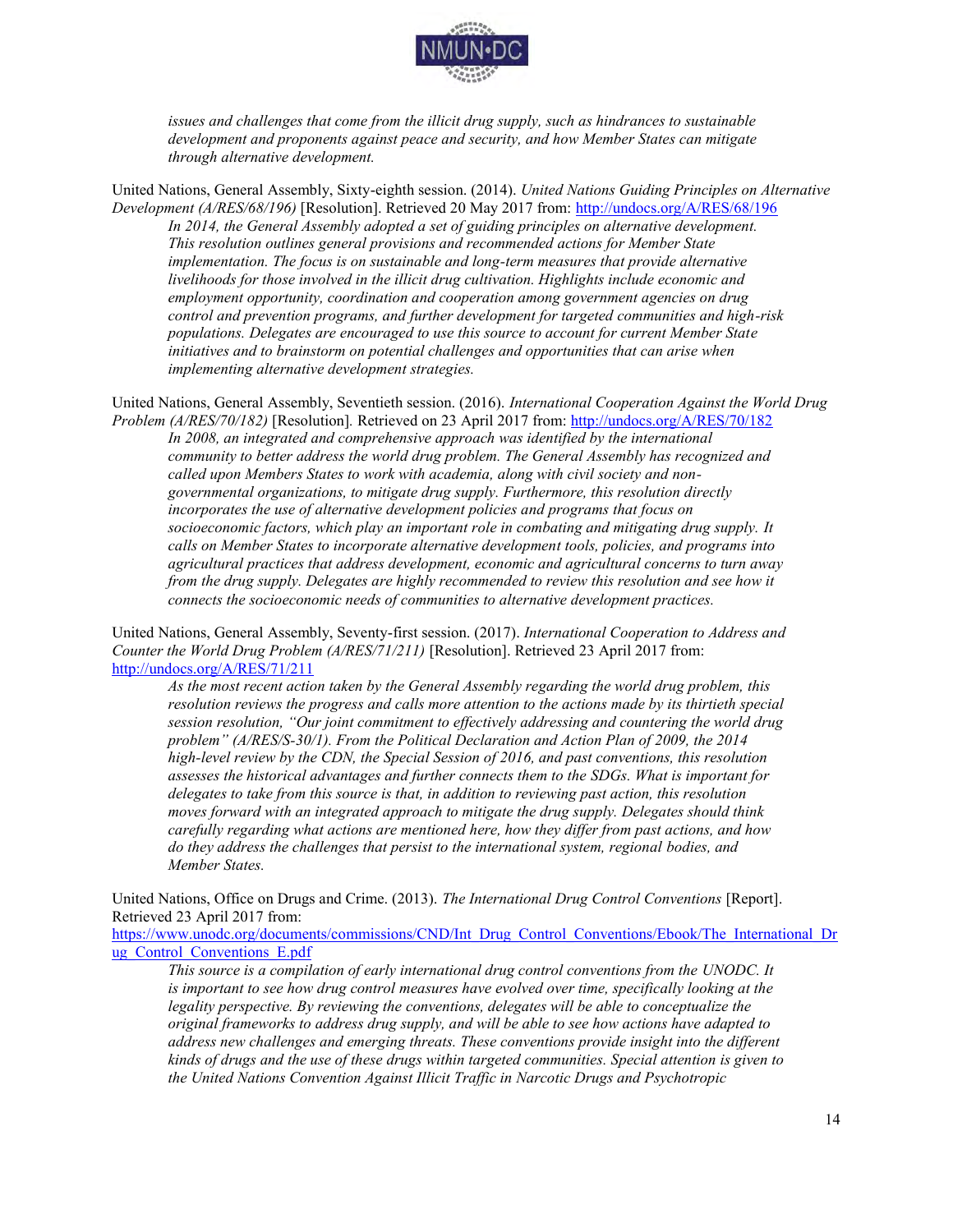

*Substances (1988) as it directly indicates alternative development focused programs to be viable measures to mitigate the illicit drug cultivation, which compliments the illicit drug supply.* 

#### **Bibliography**

Aaraj, E. & Chouch, M. (2015). *Drug Policy and Harm Reduction in the Middle East and North Africa: The Role of Civil Society*. International Journal of Drug Policy. Retrieved 6 July 2017 from: [www.globalcommissionondrugs.org/wp-content/uploads/2016/06/Special-Issue-MENA-GCDP-IJDP-1.pdf](http://www.globalcommissionondrugs.org/wp-content/uploads/2016/06/Special-Issue-MENA-GCDP-IJDP-1.pdf)

Association of Southeast Asian Nations. (2015). *ASEAN 2025: Forging Ahead Together*. Retrieved 15 May 2017 from[: http://www.asean.org/storage/2015/12/ASEAN-2025-Forging-Ahead-Together-final.pdf](http://www.asean.org/storage/2015/12/ASEAN-2025-Forging-Ahead-Together-final.pdf)

*Convention on Psychotropic Substances.* (1971). Retrieved on 20 May 2017 from: [https://www.unodc.org/pdf/convention\\_1971\\_en.pdf](https://www.unodc.org/pdf/convention_1971_en.pdf)

*Convention against Illicit Traffic in Narcotic Drugs and Psychotropic Substances.* (1988). Retrieved on 20 May 2017 from: [https://www.unodc.org/pdf/convention\\_1988\\_en.pdf](https://www.unodc.org/pdf/convention_1988_en.pdf)

East West Institute. (2016). *Afghan Narcotrafficking: Finding an alternative to alternative development*. Retrieved 10 July 2017 from: [https://www.eastwest.ngo/sites/default/files/AfghanNarco\\_AlternativeDevelopment.pdf](https://www.eastwest.ngo/sites/default/files/AfghanNarco_AlternativeDevelopment.pdf)

Fedotov Y. (2017). *Remarks at the side event on the "Project on Prevention and Rehabilitation of Youth against Drug Abuse in Egypt*." Retrieved on 6 July 2017 from: [www.unodc.org/unodc/en/speeches/2017/cnd-egypt-](http://www.unodc.org/unodc/en/speeches/2017/cnd-egypt-160317.html)[160317.html](http://www.unodc.org/unodc/en/speeches/2017/cnd-egypt-160317.html)

Organization of American States, Inter-American Drug Abuse Control Commission. (2009). *Hemispheric Drug Strategy*. Retrieved on 15 May 2017 from:<http://www.cicad.oas.org/apps/Document.aspx?Id=953>

*Single Convention on Narcotic Drug, as amended by the 1972 Protocol*. (1961). Retrieved on 20 May 2017 from: [https://www.unodc.org/pdf/convention\\_1961\\_en.pdf](https://www.unodc.org/pdf/convention_1961_en.pdf)

United Nations, Commission on Narcotic Drugs. (2009). *Political Declaration and Plan of Action on International Cooperation Towards an Integrated and Balanced Strategy to Counter the World Drug Problem.* Retrieved on 20 May 2017 from: [http://www.unodc.org/documents/commissions/CND/CND\\_Sessions/CND\\_52/Political-](http://www.unodc.org/documents/commissions/CND/CND_Sessions/CND_52/Political-Declaration2009_V0984963_E.pdf)[Declaration2009\\_V0984963\\_E.pdf](http://www.unodc.org/documents/commissions/CND/CND_Sessions/CND_52/Political-Declaration2009_V0984963_E.pdf)

United Nations, Commission on Narcotic Drugs. (2012). *Improving the participatory role of civil society in addressing the world drug problem* [Agenda]. Retrieved 18 May 2017 from: [https://www.unodc.org/documents/commissions/CND/CND\\_Sessions/CND\\_55/E-CN7-2012-](https://www.unodc.org/documents/commissions/CND/CND_Sessions/CND_55/E-CN7-2012-CRP1_V1251017_E.pdf) [CRP1\\_V1251017\\_E.pdf](https://www.unodc.org/documents/commissions/CND/CND_Sessions/CND_55/E-CN7-2012-CRP1_V1251017_E.pdf)

United Nations, Commission on Narcotic Drugs. (2013). *Follow-up to the Plan of Action on International Cooperation towards an Integrated and Balanced Strategy to Counter the World Drug Problem with respect to the development of strategies on voluntary marketing tools for products stemming from alternative development, including preventative alternative development* [Resolution]. Retrieved 10 July 2017 from: [http://www.unodc.org/documents/commissions/CND/Drug\\_Resolutions/2010-2019/2013/CND-RES-56-15.pdf](http://www.unodc.org/documents/commissions/CND/Drug_Resolutions/2010-2019/2013/CND-RES-56-15.pdf)

United Nations, Commission on Narcotic Drugs. (2014). *Outreach to new Stakeholders in the Field of Alternative Development* [Agenda]*.* Retrieved 23 April 2017 from: [https://www.unodc.org/documents/commissions/CND/CND\\_Sessions/CND\\_57/E-CN7-2014-](https://www.unodc.org/documents/commissions/CND/CND_Sessions/CND_57/E-CN7-2014-CRP07_V1401225_E.pdf) [CRP07\\_V1401225\\_E.pdf](https://www.unodc.org/documents/commissions/CND/CND_Sessions/CND_57/E-CN7-2014-CRP07_V1401225_E.pdf)

United Nations, Commission on Narcotic Drugs. (2014). *Promoting the Implementation of the United Nations Guiding Principles on Alternative Development and proposal to organize an international seminar/workshop on the implementation of the Guiding Principles* [Resolution]. Retrieved 10 July 2017 from: [http://www.unodc.org/documents/commissions/CND/Drug\\_Resolutions/2010-2019/2014/CND\\_Res\\_57\\_1.pdf](http://www.unodc.org/documents/commissions/CND/Drug_Resolutions/2010-2019/2014/CND_Res_57_1.pdf)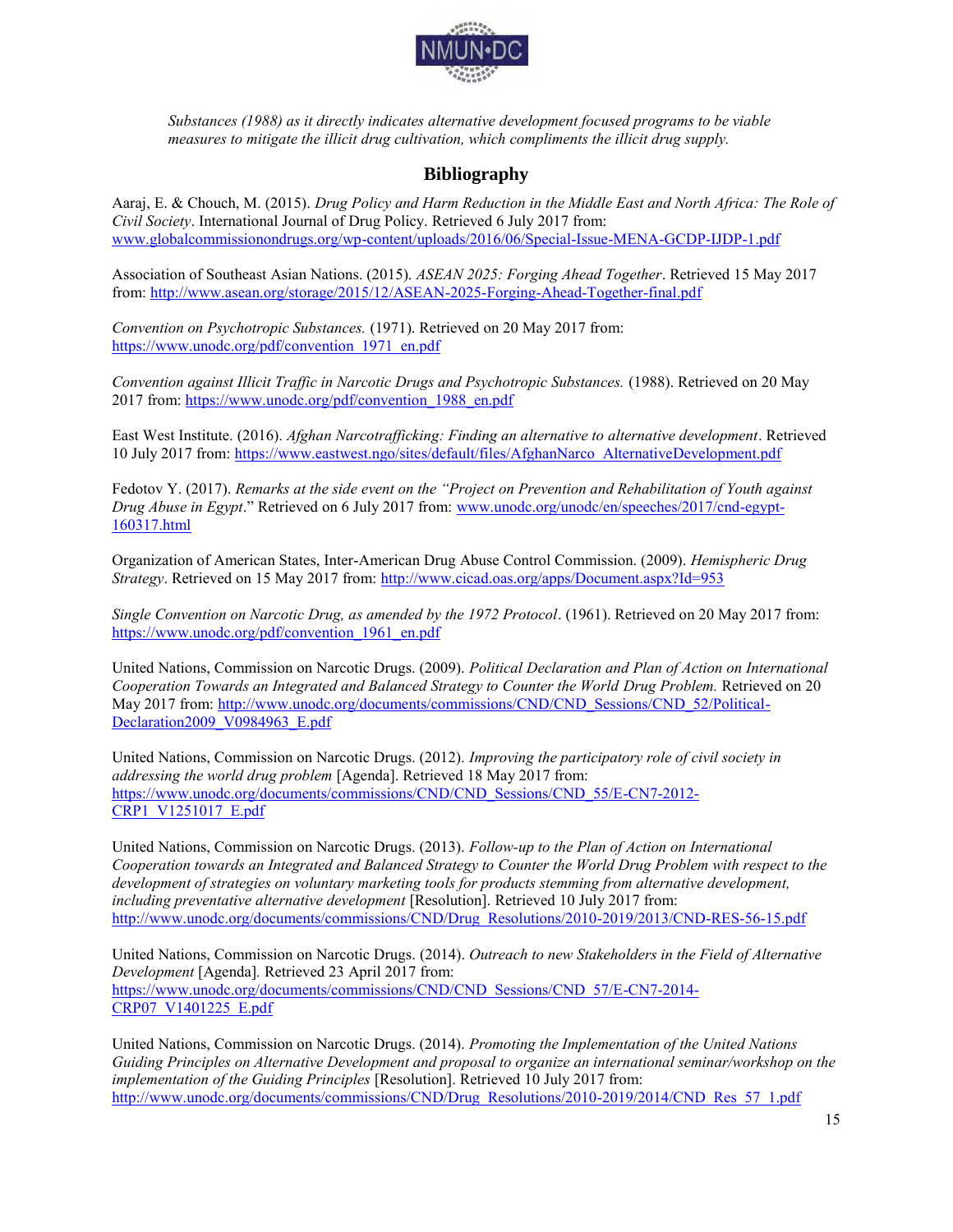

United Nations, Commission on Narcotic Drugs. (2015). *Promoting the Implementation of the United Nations Guiding Principles on Alternative Development* [Resolution]. Retrieved 10 July 2017 from: [http://www.unodc.org/documents/commissions/CND/CND\\_Sessions/CND\\_58/2015\\_Resolutions/Resolution\\_58\\_4.](http://www.unodc.org/documents/commissions/CND/CND_Sessions/CND_58/2015_Resolutions/Resolution_58_4.pdf) [pdf](http://www.unodc.org/documents/commissions/CND/CND_Sessions/CND_58/2015_Resolutions/Resolution_58_4.pdf)

United Nations, Department of Public Information. (2009, October 8). *Successful Fight Against Drug Trafficking Transnational Organized Crime Requires Interlocking National, Regional, International Strategies, Third Committee Told (GA/SHC/3948)* [Meeting Coverage]. Retrieved on 23 April 2017 from: <https://www.un.org/press/en/2009/gashc3948.doc.htm>

United Nations, Economic and Social Council. (2016). *Note verbale dated 14 January 2016 from the Permanent Mission of Thailand to the United Nations (Vienna) addressed to the United Nations Office on Drugs and Crime (E/CN.7/2016/13)*, annex [Report]. Retrieved 10 July 2017 from:<http://undocs.org/E/CN.7/2016/13>

United Nations, General Assembly, Seventeenth special session. (1990). *Political Declaration and Global Programme of Action (A/RES/S-17/2)* [Resolution]. Retrieved 14 May 2017 from:<http://undocs.org/A/RES/S-17/2>

United Nations, General Assembly, Twentieth special session. (1998). *Measures to enhance international cooperation to counter the world drug problem (A/RES/S-20/4)* [Resolution]. Retrieved 20 May 2017 from: <http://undocs.org/A/RES/S-20/4>

United Nations, General Assembly, Twentieth special session. (1998). *Political Declaration (A/RES/S-20/2)* [Resolution]. Retrieved on 23 April 2017 from:<http://undocs.org/A/RES/S-20/2>

United Nations, General Assembly, Sixty-eighth session. (2014). *United Nations Guiding Principles on Alternative Development (A/RES/68/196)* [Resolution]. Retrieved 20 May 2017 from:<http://undocs.org/A/RES/68/196>

United Nations, General Assembly, Seventieth session. (2015). *Transforming our world: the 2030 Agenda for Sustainable Development (A/RES/70/1)* [Resolution]. Retrieved 16 May 2017 from:<http://undocs.org/A/RES/70/1>

United Nations, General Assembly, Seventieth session. (2016). *International Cooperation Against the World Drug Problem (A/RES/70/182)* [Resolution]*.* Retrieved on 23 April 2017 from:<http://undocs.org/A/RES/70/182>

United Nations, General Assembly, Thirtieth special session. (2016). *Our joint commitment to effectively addressing and countering the world drug problem (A/RES/S-30/1)* [Resolution]. Retrieved 18 May 2017 from: <http://undocs.org/A/RES/S-30/1>

United Nations, General Assembly, Seventy-first session. (2017). *International Cooperation to Address and Counter the World Drug Problem (A/RES/71/211)* [Resolution]. Retrieved 23 April 2017 from: <http://undocs.org/A/RES/71/211>

UN General Assembly, Seventy-first session. (2017). *Promoting the implementation of the United Nations Guiding Principles on Alternative Development (A/RES/71/210)* [Resolution]. Retrieved 10 July 2017 from: <http://undocs.org/A/RES/71/210>

United Nations Office on Drugs and Crime. (1987). *Declaration of the International Conference on Drug Abuse and Illicit Trafficking*. Retrieved 14 May 2017 from: [http://www.unodc.org/documents/commissions/CND/Political\\_Declaration/Political\\_Declaration\\_1987/1987\\_Decla](http://www.unodc.org/documents/commissions/CND/Political_Declaration/Political_Declaration_1987/1987_Declaration_of_the_International_Conference_on_Drug_Abuse_and_Illicit_Trafficking.pdf) ration of the International Conference on Drug Abuse and Illicit Trafficking.pdf

United Nations, Office on Drugs and Crime. (2013). *The International Drug Control Conventions* [Report]. Retrieved 23 April 2017 from:

[https://www.unodc.org/documents/commissions/CND/Int\\_Drug\\_Control\\_Conventions/Ebook/The\\_International\\_Dr](https://www.unodc.org/documents/commissions/CND/Int_Drug_Control_Conventions/Ebook/The_International_Drug_Control_Conventions_E.pdf) ug Control Conventions E.pdf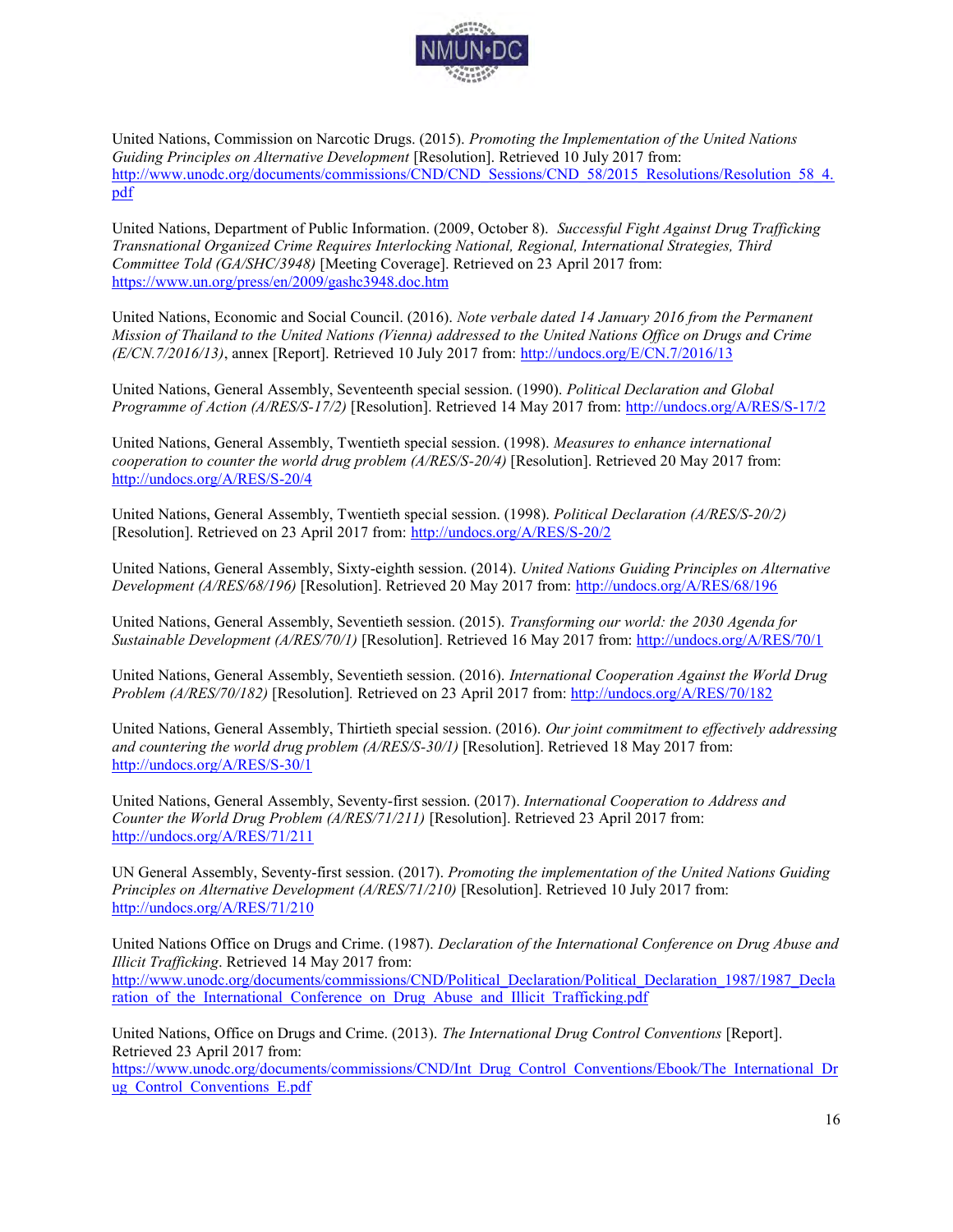

United Nations Office on Drugs and Crime. (2015). *Southeast Asia Opium Survey: Lao PDR, Myanmar* [Report]. Retrieved on 15 May 2017 from: [https://www.unodc.org/documents/crop](https://www.unodc.org/documents/crop-monitoring/sea/Southeast_Asia_Opium_Survey_2015_web.pdf)[monitoring/sea/Southeast\\_Asia\\_Opium\\_Survey\\_2015\\_web.pdf](https://www.unodc.org/documents/crop-monitoring/sea/Southeast_Asia_Opium_Survey_2015_web.pdf)

United Nations Office on Drugs and Crime. (2015). *World Drug Report 2015*. Retrieved on 23 April 2017 from: [https://www.unodc.org/documents/wdr2015/World\\_Drug\\_Report\\_2015.pdf](https://www.unodc.org/documents/wdr2015/World_Drug_Report_2015.pdf)

United Nations Office on Drugs and Crime. (2016). *World Drug Report 2016*. Retrieved 15 May 2017 from: [http://www.unodc.org/doc/wdr2016/WORLD\\_DRUG\\_REPORT\\_2016\\_web.pdf](http://www.unodc.org/doc/wdr2016/WORLD_DRUG_REPORT_2016_web.pdf)

United Nations Office on Drugs and Crime. (2017). *Commission on Narcotic Drugs* [Website]. Retrieved on 13 June 2017 from:<https://www.unodc.org/unodc/en/commissions/CND/index.html?ref=menutop>

United Nations Office on Drugs and Crime. (2017). *International Drug Control Conventions* [Website]. Retrieved on 23 April 2017 from:<https://www.unodc.org/unodc/en/commissions/CND/conventions.html>

United Nations Office on Drugs and Crime. (2017). Outreach to New Stakeholders in the Field of Alternative Development. Retrieved on 23 April 2017 from: [https://www.unodc.org/unodc/en/alternative](https://www.unodc.org/unodc/en/alternative-development/index.html?ref=menuside)[development/index.html?ref=menuside](https://www.unodc.org/unodc/en/alternative-development/index.html?ref=menuside)

United Nations Office on Drugs and Crime. (2017). *Overview* [Website]. Retrieved on 20 May 2017 from: <https://www.unodc.org/unodc/en/alternative-development/overview.html>

United Nations Office on Drugs and Crime. (2017). *Political Declaration and Plan of Action of 2009* [Website]. Retrieved on 14 May 2017 from: [http://www.unodc.org/unodc/en/commissions/CND/Political\\_Declarations/Political-Declarations\\_2009-](http://www.unodc.org/unodc/en/commissions/CND/Political_Declarations/Political-Declarations_2009-Declaration.html) [Declaration.html](http://www.unodc.org/unodc/en/commissions/CND/Political_Declarations/Political-Declarations_2009-Declaration.html)

United Nations Office on Drugs and Crime. (2017). *Political Declarations on the World Drug Problem* [Website]. Retrieved on 23 April 2017 from: [http://www.unodc.org/unodc/en/commissions/CND/Political\\_Declarations/Political-Declarations\\_Index.html](http://www.unodc.org/unodc/en/commissions/CND/Political_Declarations/Political-Declarations_Index.html)

United Nations Office on Drugs and Crime. (2017). *UNODC Engagement with Civil Society on Drug Crime and Prevention* [Website]. Retrieved on 18 May 2017 from: [http://www.unodc.org/unodc/en/ngos/DCN0-NGOs-and](http://www.unodc.org/unodc/en/ngos/DCN0-NGOs-and-civil-society.html)[civil-society.html](http://www.unodc.org/unodc/en/ngos/DCN0-NGOs-and-civil-society.html)

United Nations Office on Drugs and Crime, West and Central Africa. (2017). *Regional Action Plan to Address the Growing Problem of Illicit Drug Trafficking, Organized Crimes and Drug Abuse in West Africa* [Website]. Retrieved 23 April 2017 from:<https://www.unodc.org/westandcentralafrica/en/ecowasresponseactionplan.html>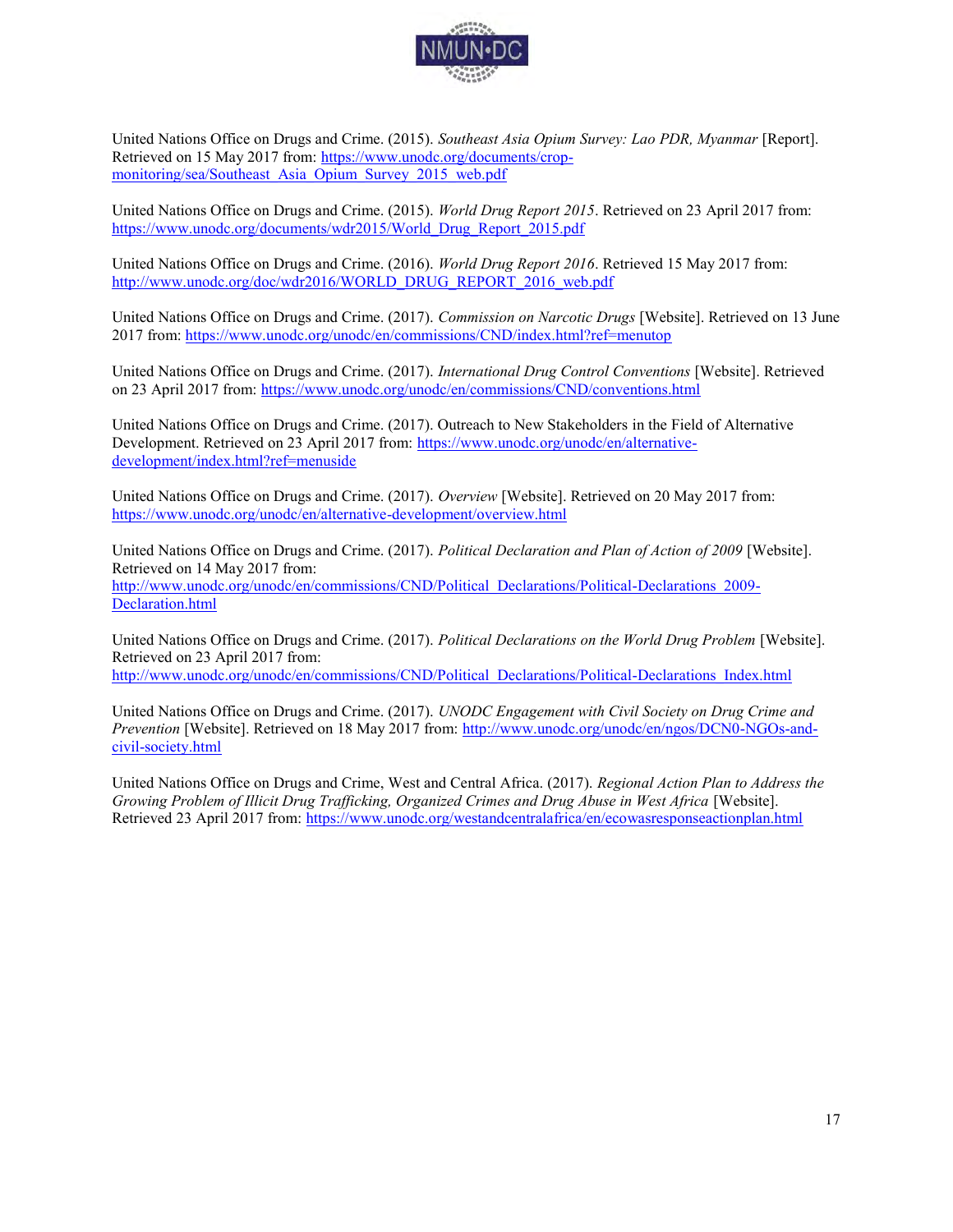

#### **II. Engaging Civil Society in Addressing the World Drug Problem**

*"Addressing the global problem of illicit drugs is an important element of promoting peaceful and inclusive societies for sustainable development. I am grateful for the contribution being made by civil society, and I count on you to continue to add your experienced voice to these important debates."*<sup>120</sup>

#### *Introduction*

According to the United Nations (UN), civil society is defined as the "third sector" of society, along with government and business.<sup>121</sup> This sector is comprised of civil society organizations (CSO) and non-governmental organizations (NGOs).<sup>122</sup> The UN has recognized the important role that CSOs and NGOs play in addressing issues facing the global community, one of these being the world drug problem.<sup>123</sup> The world drug problem, according to the *World Drug Report 2016*, encompasses the illicit cultivation and production of drugs, the trafficking of drugs, and the use and abuse of illegal narcotics.<sup>124</sup> According to the same report, in 2014 an estimated 29 million people suffered from a drug use disorder, and these numbers have remained stable over the past few years.<sup>125</sup> Drug abuse contributes to significant global health issues, such as the spread of HIV/AIDS and opioid addiction; and the illicit production and trafficking of drugs negatively affects global development.<sup>126</sup> The UN, most prominently through the United Nations Office on Drugs and Crime (UNODC) and the Commission on Narcotic Drugs (CND), is focused on eradicating the world drug problem, in correlation with the achievement of the Sustainable Development Goals (SDGs).<sup>127</sup> Thus far, international and regional frameworks have been developed to combat the world drug problem, alongside the critical roles international, national, and local bodies have played in addressing these issues.<sup>128</sup> In conjunction, there has been a recent emergence and recognition of CSOs as crucial components to comprehensively addressing the world drug problem.<sup>129</sup> However, additional work needs to be done in the CND, as the UNODC's governing body, to effectively engage civil society in order to combat the world drug problem and reach the SDGs at all levels.<sup>130</sup>

#### *International and Regional Framework*

The three internationally recognized legal frameworks concerning narcotic drugs are the *Single Convention on Narcotic Drugs* (1961), the *Convention on Psychotropic Substances* (1971), and *the Convention against Illicit Traffic in Narcotic Drugs and Psychotropic Substances* (1988).<sup>131</sup> These conventions codify measures of control on narcotics for medical and scientific purposes, while aiming to monitor those drugs from entering into the black market.<sup>132</sup> In 1998, the UN General Assembly held its  $20^{th}$  special session focused on the world drug problem.<sup>133</sup> This session resulted in the *Political Declaration and Plan of Action* (1998), which called upon entities such as Member States, local communities, and financial organizations to address the world drug problem and work toward eradication efforts through innovative programs and supply and demand reduction efforts.<sup>134</sup> Member States were also asked to report to the CND every two years on their efforts to meet the agreed upon goals and targets to reduce the supply and demand of illicit drugs.<sup>135</sup> When the CND gathered for its  $52<sup>nd</sup>$  session in 2009, it reflected upon the successes and failures of the *Political Declaration and Plan of Action* and determined that although progress had

<sup>120</sup> UN CND, *Informal Stakeholder Consultation*, 2016.

<sup>121</sup> UN, *Civil Society*, 2017.

<sup>122</sup> Ibid.

<sup>123</sup> UNODC, *UNODC Engagement with Civil Society on Drug and Crime Prevention*, 2017.

<sup>124</sup> UNODC, *World Drug Report 2016*, 2016, p. 63.

<sup>125</sup> Ibid, p. 1.

 $^{126}$  Ibid.

<sup>127</sup> Ibid, p. xvii.

<sup>128</sup> UNODC, *Commission on Narcotic Drugs Vienna*, 2017.

<sup>129</sup> UNODC, *UNODC Engagement with Civil Society on Drug and Crime Prevention*, 2017.

<sup>130</sup> GPPi, *The Role of Civil Society in Localizing the Sustainable Development Goals*, 2016.

<sup>131</sup> UNODC, *International Drug Control Conventions*, 2013.

<sup>132</sup> UNODC, *Treaties*, 2017.

<sup>133</sup> UNIDCP, *General Assembly Twentieth Special Session World Drug Problem*, 1998.

<sup>134</sup> UN CND, *Political Declarations on the world drug problem*, 2017.

 $^{135}$  Ibid.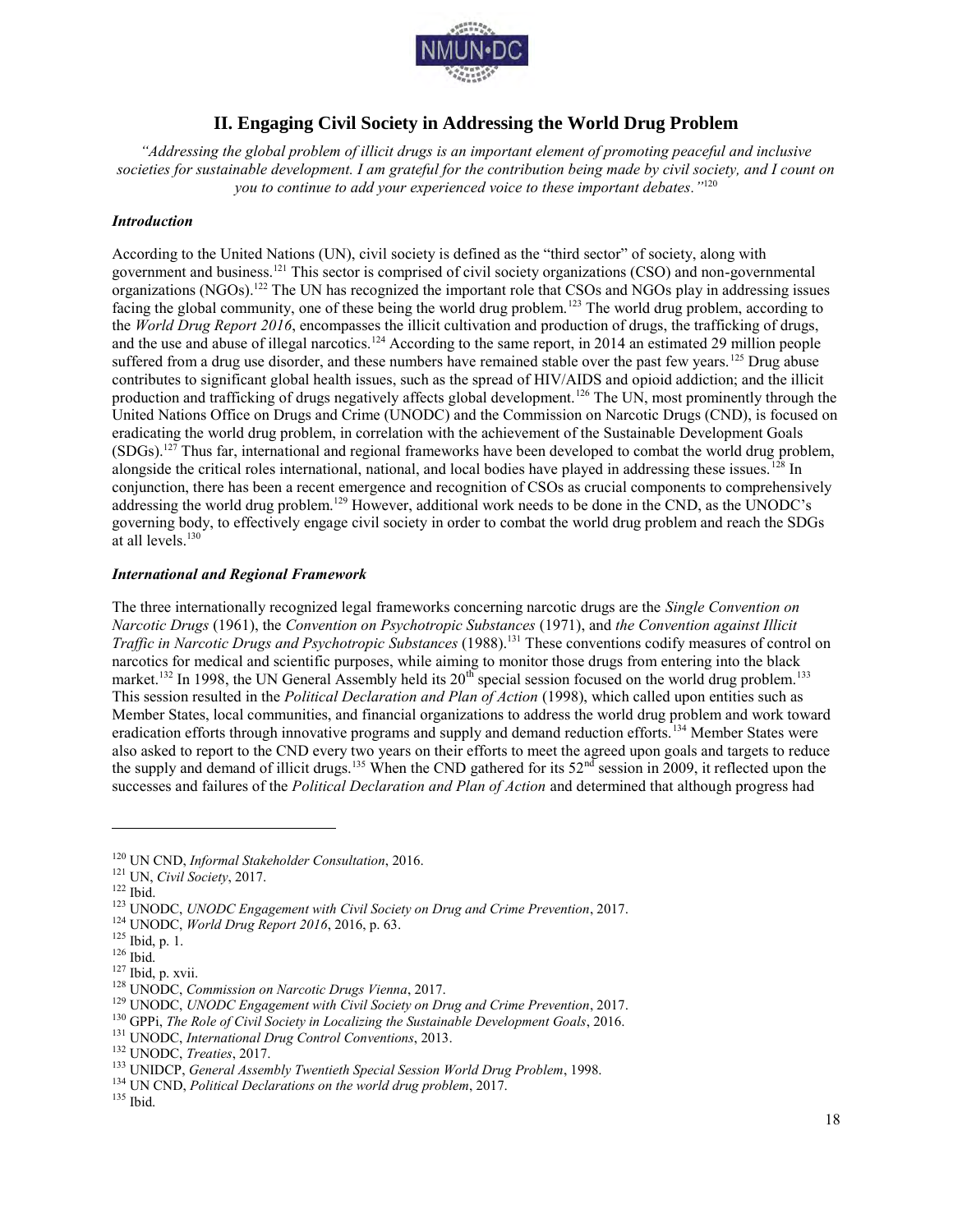

been made in lowering the supply and demand for illicit drugs, there arose the unintended consequence of criminal markets and drug cartels which undermined Member States' security and development.<sup>136</sup>

The *Political Declaration and Plan of Action on International Cooperation towards an Integrated and Balanced Strategy to Counter the World Drug Problem* (The Political Declaration and Action Plan of 2009) was the CND's  $52<sup>nd</sup>$  session outcome document.<sup>137</sup> This Declaration and Action Plan is the current framework guiding the international community's efforts to address these new security and development issues.<sup>138</sup> The Plan of Action calls for increased international, regional, and bi-lateral cooperation to lower the trafficking of drugs across borders.<sup>139</sup> This plan established 2019 as the target year for Member States to address various goals, such as reducing the demand for, distribution of, and money laundering related to illicit drugs.<sup>140</sup> The progress of the Political Declaration and Plan of Action of 2009 was examined at the General Assembly's 30<sup>th</sup> Special Session (UNGASS 2016).<sup>141</sup> The adopted resolution S-30/1 on effective means to address the world drug problem contains recommendations for international cooperation and the formation of development-centric drug policy.<sup>142</sup> Similar to the Political Declaration and Action Plan of 2009, this resolution focuses on the health and welfare of communities as a whole and emphasizes the need for Member States to create programs focused on prevention, education, promotion of judicial cooperation, and an overall more holistic and development-focused approach to the world drug problem.<sup>143</sup>

On a broader scale, the SDGs provide the international community with tangible goals to work toward as Member States combat the world drug problem.<sup>144</sup> Specifically, Goal one, "No Poverty," and Goal three, "Good Health and Well-Being," are directly linked to the abuse of narcotics.<sup>145</sup> Another goal affected is Goal five, "Gender Equality."<sup>146</sup> According to the *World Drug Report 2016,* women struggling with drug abuse are stigmatized more than men and are less likely to seek treatment.<sup>147</sup> This reduces a woman's opportunity to reintegrate into society and ultimately displays illegal drugs' negative impact on gender equality and women's empowerment.<sup>148</sup> The CND is specifically committed to addressing these goals as well as Goal 17, "Working in Partnership," by inviting a wide range of relevant UN entities and specialized agencies, regional organizations, and NGOs to all meetings following UNGASS 2016, which elucidated on the linkages between the Commission's work and the SDGs.<sup>149</sup>

In conjunction with the above, there are key regional frameworks addressing the world drug problem.<sup>150</sup> Firstly, there is the *Paris Pact Initiative* (2003), which focuses on combatting the trafficking of opiates originating from Afghanistan.<sup>151</sup> PPI is made up of 58 partner countries and 22 organizations - the majority of these from Europe and West and Central Asia - and creates the critical connection of political commitment with technical assistance interventions on the ground.<sup>152</sup> It has developed into one of the most critical frameworks for fighting illegal opiate distribution.<sup>153</sup> Another is the Santo Domingo Pact/Central American Integration System (SICA)-UNODC Mechanism, a program in Central America and the Caribbean focused on defeating organized crime and drug

 $\overline{a}$ 

<sup>140</sup> Ibid, p. 14.

<sup>136</sup> UNODC, *Political Declaration and Plan of Action on International Cooperation towards an Integrated and Balanced Strategy to Counter the World Drug Problem*, 2009, p. 2.

<sup>137</sup> Ibid.

<sup>138</sup> Ibid.

<sup>139</sup> Ibid, pp. 20-22.

<sup>141</sup> UNODC, *UNGASS 2016: Special Session of the United Nations General Assembly on the World Drug Problem*, 2017.

<sup>&</sup>lt;sup>142</sup> UN General Assembly, *Our joint commitment to effectively addressing and countering the world drug problem (A/RES/S-*30/1), 2016.

<sup>143</sup> Ibid, pp. 4, 8.

<sup>144</sup> UN DESA, *Sustainable Development Goals*, 2017.

<sup>145</sup> Ibid.

 $^{146}$  Ibid.

<sup>147</sup> UNODC, *World Drug Report 2016*, 2016, p. 66.

 $^{\rm 148}$  Ibid.

<sup>149</sup> UN DESA, *Commission on Narcotic Drugs*, 2017.

<sup>150</sup> UNODC, *Drug trafficking*, 2017.

<sup>151</sup> UNODC, *Paris Pact Initiative*, 2017.

 $152$  Ibid.

<sup>153</sup> Ibid.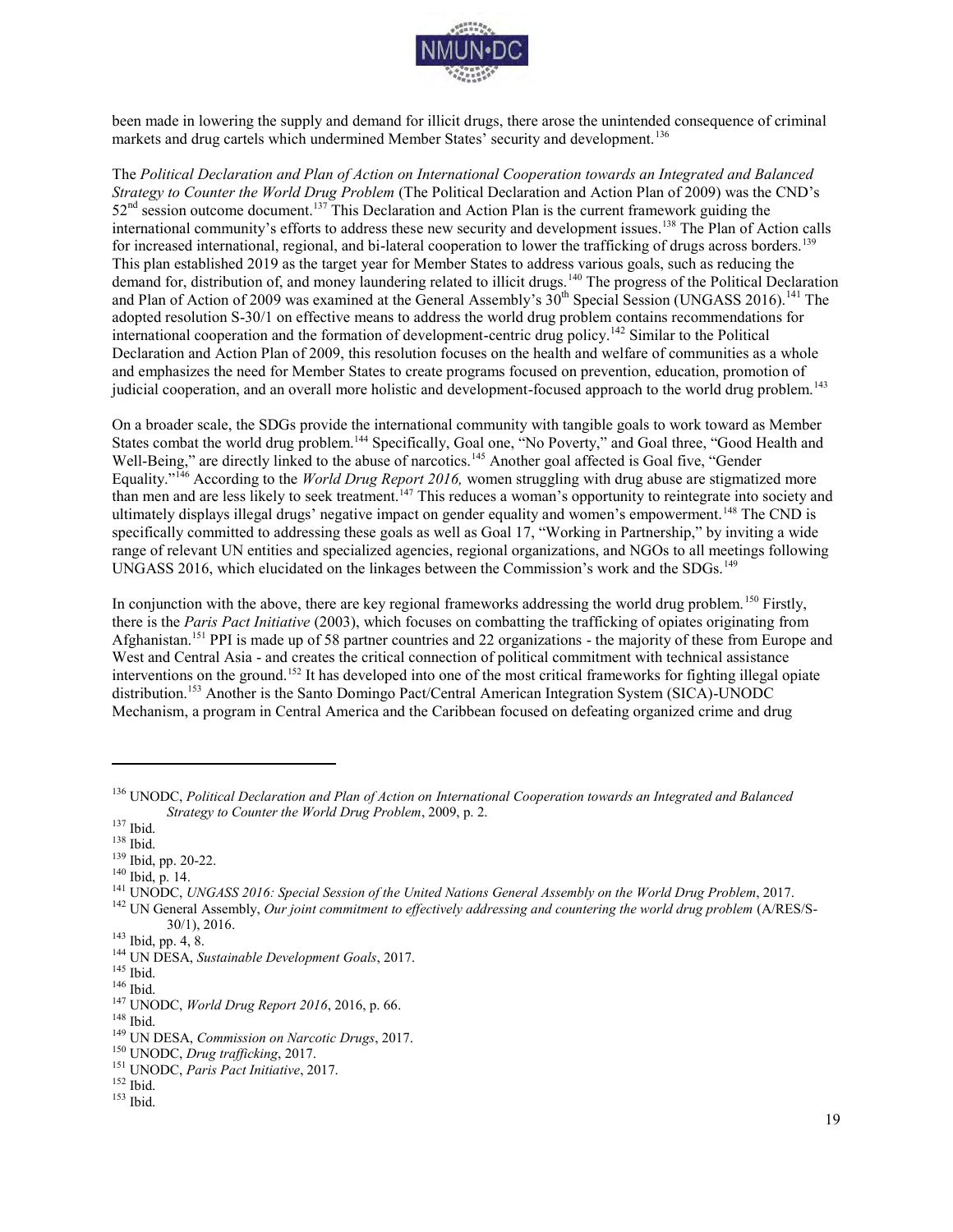

trafficking.<sup>154</sup> Regional cooperation in Central America and the Caribbean has promoted access to treatment, rehabilitation, and social integration networks for those affected by drug abuse.<sup>155</sup> The Santo Domingo Pact enables Member States to establish anti-narcotic and organized crime units, and has improved maritime security measures to better monitor and stop illegal trafficking of narcotics.<sup>156</sup>

#### *Role of the International System*

The CND is the leading UN body that supervises the application of international drug control treaties and determines new and innovative drug-related policies for the international community.<sup>157</sup> In 2012, the CND adopted resolution 54/11 on enhancing CSOs' engagement, which called for an improvement of CSOs participatory role in addressing the world drug problem.<sup>158</sup> Furthermore, in 2017, the CND adopted resolution 60/2 on strengthening international cooperation, which recognizes the unique role CSOs can play in addressing the world drug problem in less developed countries by framing the issue as a common and shared responsibility of international organizations and CSOs alike.<sup>159</sup> Another critical UN organization to address the world drug problem is the UNODC, which provides the global community with field-based technical projects, analytics and research, and normative work to assist Member States in the ratification and implementation of relevant treaties.<sup>160</sup> Furthermore the UNODC has specific partnerships with three CSOs to further its agenda items: The Vienna NGO Committee on Drugs, the UNCAC Coalition, and The Alliance of NGOs on Crime Prevention and Criminal Justice.<sup>161</sup>

The Economic and Social Council (ECOSOC) recognized civil society's crucial role in addressing the world drug problem when they passed resolution 1996/31, which outlined different consultative roles CSOs have with varying UN bodies and ensured their ability to participate in international conferences convened by the UN.<sup>162</sup> The World Health Organization (WHO) has also pledged to collaboratively address drug prevention, improve access to medicines under international control, and to monitor drug uses health consequences.<sup>163</sup> Former Director of WHO, Margaret Chan, called upon the body to listen to civil society as it addresses these issues because CSOs give those who suffer a face and a voice.<sup>164</sup> In addition, the United Nations Development Programme (UNDP) has released a report reflecting on drug eradication efforts and the unintended consequences such as the creation of a black market, corruption, violence, instability in less developed areas, and discrimination against marginalized drug users such as youth, indigenous people, and women.<sup>165</sup> The UNDP also recognizes the need for CSO input in development issues as CSOs have a proven ability to mobilize and create bottom-up demand to encourage government responses to issues like illegal drug abuse and trafficking.<sup>166</sup>

#### *Civil Society's Growing Role within the United Nations*

Civil society organizations began to partner with the UN in more official capacities in 1983 with the establishment of the Vienna Non-Governmental Organization Committee on Drugs (VNGOC).<sup>167</sup> The purpose of this committee is to act as a link between NGO's and intergovernmental and international agencies involved in drug policy, strategy, and control.<sup>168</sup> NGOs of all types are invited to apply for membership to the VNGOC, whose current membership

<sup>154</sup> UNODC, *Mexico, Central America and the Caribbean*, 2017.

<sup>155</sup> Ibid.

<sup>156</sup> Ibid.

<sup>157</sup> UNODC, *CND*, 2017.

<sup>158</sup> UN CND, *Improving the participatory role of civil society in addressing the world drug problem*, 2012.

<sup>159</sup> UN CND, *Strengthening international cooperation to assist the States most affected by the illicit transit of drugs, especially developing countries, based on the principle of common and shared responsibility*, 2017.

<sup>160</sup> UNODC, *About UNODC*, 2017.

<sup>161</sup> UNODC, *Our main civil society partners*, 2017.

<sup>162</sup> UN ECOSOC, *Consultative relationship with between the United Nations and non-governmental organizations*  (E/RES/1996/31), 1996.

<sup>163</sup> UN WHO, *Management of Substance Abuse*, 2017.

<sup>164</sup> UN WHO, *Seventieth World Health Assembly opens in Geneva*, 2017.

<sup>165</sup> UNDP, *Addressing the Development Dimensions of Drug Policy*, 2015.

<sup>166</sup> UNDP, *UNDP Engagement with Civil Society*, 2017.

<sup>167</sup> VNGOC, *About Us*, 2016.

<sup>168</sup> Ibid.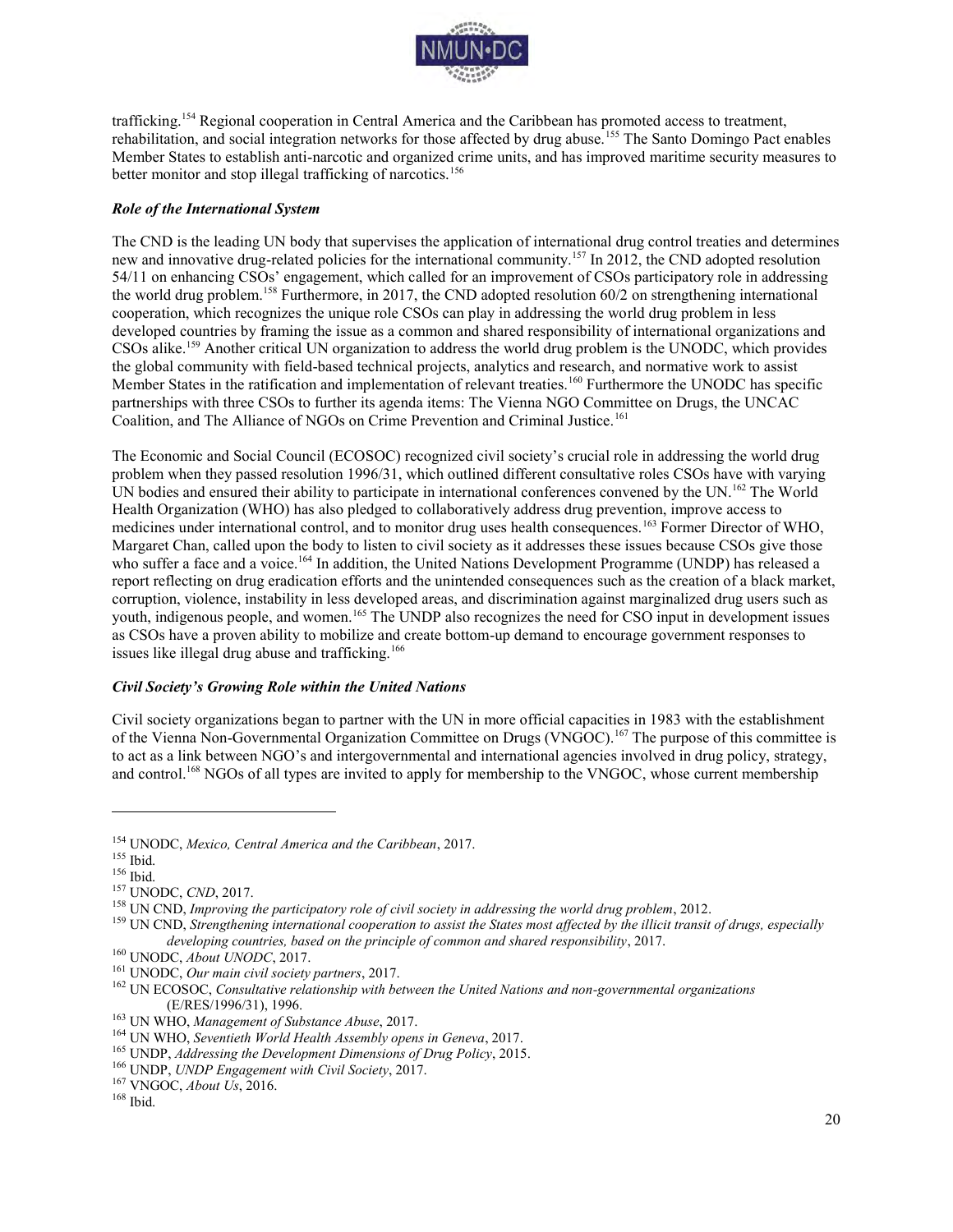

count is around 250 organizations.<sup>169</sup> Membership provides NGOs with many benefits such as conveying a strong and unified message to UN bodies on behalf of all CSOs, sharing best practices, participating in UNODC projects, and co-hosting side events during CND.<sup>170</sup> Another groundbreaking organization is the New York Non-Governmental Committee on Drugs (NYNGOC), established in 1984.<sup>171</sup> Similar in scope and method to the VNGOC, but with a geographical focus on the Americas, the NYNGOC has also facilitated greater communication between the UN and CSOs and established regional consultations and task forces regarding drug policy.<sup>172</sup>

#### *Successes to Date*

The VNGOC and NYNGOC have aided international and intergovernmental agencies in the quest to address and eradicate the world drug problem.<sup>173</sup> "Beyond 2008" was an initiative that the VNGOC partnered with the UNODC on, which gave CSOs the ability to contribute to the review of the 1998 General Assembly Special Session on illicit drugs.<sup>174</sup> There was a high level of participation by NGOs with 444 completed responses during this experimental initiative.<sup>175</sup> NGOs who had little to no experience working with the UNODC felt that the process was an excellent way to learn how international policies affected their grassroots and more localized efforts.<sup>176</sup> This partnership acted as a useful learning tool moving forward in how to best engage civil society.<sup>177</sup> Building upon the successes of "Beyond 2008," the VNGOC and the NYNGOC collaborated to create the Civil Society Task Force (CSTF) for UNGASS 2016.<sup>178</sup> This task force helped facilitate meaningful participation of CSOs during UNGASS, particularly giving voices to grassroots organizations.<sup>179</sup> The achievements of the CSTF were extensive and included more engagement between CSOs and UN organizations.<sup>180</sup> Member States received direct input from field workers on best practices to implement based on both regional and thematic consultations, and a global and unified voice of CSOs was presented in full at UNGASS 2016.<sup>181</sup> The CSTF's Evaluation report ultimately highlighted that the integration of CSOs into policy and strategy discussions brought real people and their health back into focus.<sup>182</sup>

#### *Problems Identified and Next Steps*

"Beyond 2008" identified issue areas for CSOs and international and intergovernmental agencies to address.<sup>183</sup> One of the greatest problems was that NGOs were not sufficiently involved in developing strategies and that there was further room for consultation.<sup>184</sup> Others included an over-focus on supply at the expense of demand and a greater need to address the negative health and societal consequences of criminalization.<sup>185</sup> The CND needs to find new and innovative ways to incorporate CSOs into policy discussions and decisions in order to adequately address the issues above.<sup>186</sup> At the CND's 55th Session in 2012 Australia, Canada, Finland, Germany, the Netherlands, New Zealand, Switzerland, the United Kingdom (UK), and the United States recognized this need and specifically called for further CSO participation in CND sessions.<sup>187</sup> The UK, Germany, Finland, and New Zealand referenced existing models for CSO engagement, such as the Joint United Nations Program on HIV/AIDS Coordinating Board, and believe something similar should be implemented within the CND.<sup>188</sup> This board would include five permanent members of civil society (which would alternate to represent different regions of the world), and have consultative,

<sup>172</sup> Ibid.

 $\overline{a}$ 

 $181$  Ibid.

<sup>182</sup> VNGOC, *Evaluation – Civil Society Task Force for UNGASS 2016*, 2016, p. 29.

<sup>169</sup> VNGOC, *About Us*, 2016.

<sup>170</sup> VNGOC, *Membership*, 2016.

<sup>171</sup> NYNGOC, *New York NGO Committee on Drugs*, 2017.

<sup>173</sup> VNGOC, *About Us*, 2016; New York NGO Committee on Drugs, *New York NGO Committee on Drugs*, 2017.

<sup>174</sup> UNODC, *'Beyond 2008' Global Summary Report*, 2008.

<sup>175</sup> UNODC, *Independent Evaluation of Beyond 2008*, 2009, p. 17.

<sup>176</sup> Ibid, p. 15.

<sup>177</sup> Ibid, p. 22.

<sup>178</sup> VNGOC, *About Us*, 2016.

<sup>179</sup> Ibid.

<sup>180</sup> CSTF, *CSTF Achievements*, 2016.

<sup>183</sup> UNODC, *'Beyond 2008' Global Summary Report*, 2008.

<sup>184</sup> Ibid.

<sup>185</sup> UNODC, *'Beyond 2008' Global Summary Report*, 2008, p. 19.

<sup>186</sup> Ibid.

<sup>187</sup> UN CND, *Note by the Secretariat*, 2012.

 $^{188}$  Ibid.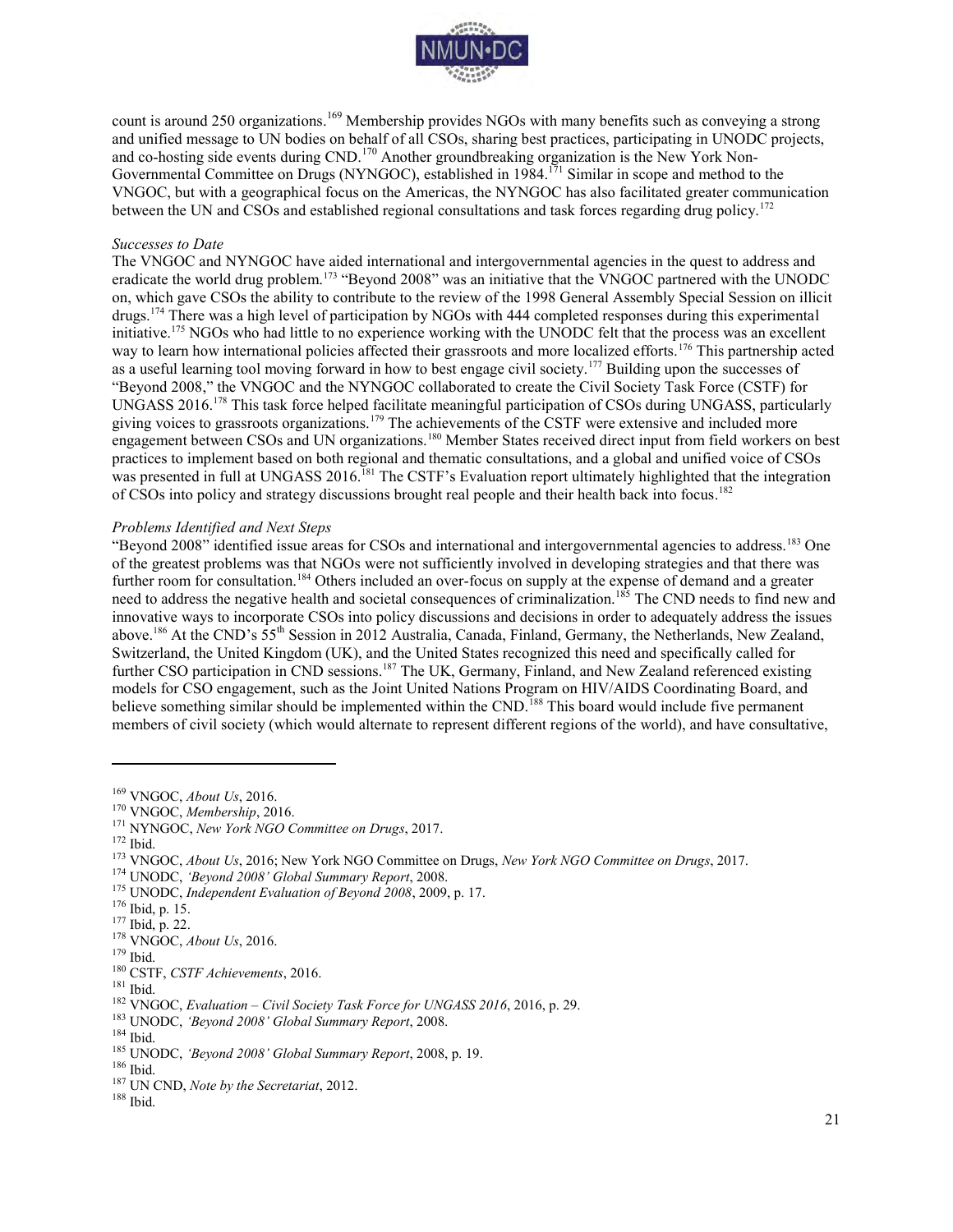

non-voting status.<sup>189</sup> CSO participants would be welcomed in dialogue, guaranteed a right to speak, and provide room to offer proposals.<sup>190</sup>

At the conclusion of UNGASS 2016, the CSTF highlighted several problems regarding CSO engagement.<sup>191</sup> These included included: CSO's lack of funding; the opinion of more liberal policy-makers that prevention and early intervention are less successful methods of drug reduction; and the lack of representation for specific groups affected by narcotics abuse, such as the spouses and children of abusers.<sup>192</sup> Recommendations to enhance CSO engagement with UN bodies, like the CND, include having pre-meeting dialogue, additional updates, preparatory calls and debriefs, and increased involvement and time-allotment in panel discussions.<sup>193</sup> There is also the call for a greater focus on improving drug policies at the national level with the help of CSOs and the guidance of international bodies, such as the CND.<sup>194</sup>

#### *Conclusion*

Since 1998 and the 20<sup>th</sup> Special Session of the General Assembly, the global community has seen a significant increase in responses to the world drug problem through policy documents, such as the *Political Declaration and Plan of Action* of 2009, and the landmark meeting of UNGASS 2016.<sup>195</sup> Critical international and regional frameworks have been implemented as Member States recognize the far-reaching effects of drug trafficking abuse notably in the areas of security and development – wherein many of the SDGs are threatened.<sup>196</sup> Civil society has been acknowledged as an invaluable actor by many UN bodies because they bring practical experience and knowledge to international policy-makers.<sup>197</sup> However, in the CND, more progress must be made in order to engage CSOs in active participation in drug policy decisions and their implementation at every level.<sup>198</sup>

#### **Annotated Bibliography**

United Nations, Commission on Narcotic Drugs. (2012). *Note by the Secretariat (E/CN.7/2012/CRP.1)* [Report]. Retrieved 4 April 2017 from[: https://www.unodc.org/documents/commissions/CND/CND\\_Sessions/CND\\_55/E-](https://www.unodc.org/documents/commissions/CND/CND_Sessions/CND_55/E-CN7-2012-CRP1_V1251017_E.pdf)[CN7-2012-CRP1\\_V1251017\\_E.pdf](https://www.unodc.org/documents/commissions/CND/CND_Sessions/CND_55/E-CN7-2012-CRP1_V1251017_E.pdf)

*This report covers the CND's 55th session, in which the commission discussed the implementation of the 2009 Political Declaration and Plan of Action, specifically looking at demand reduction and related matters. The report includes summaries from 32 Member States in which they outline experiences working with civil society as a part of the UN system as well as working with CSOs at the national level. The summarized findings in this report are extremely useful to see the positive impact civil society is having in Member States' fight against the world drug problem as well as highlighting a contingency of Member States calling for civil society to have a more structured, participatory role in global drug policy decisions.* 

United Nations, General Assembly, Seventy-first session. (2017). *International cooperation to address and counter the world drug problem (A/RES/71/211)* [Resolution]. Retrieved 11 April 2017 from: <http://undocs.org/A/RES/71/211>

*This document is one of the most current resolutions adopted by the General Assembly addressing the world drug problem. The resolution acknowledges the steps made with the 2009 Political Declaration and Action Plan, UNGASS 2016 and General Assembly resolution S-30/1 and looks forward at what else Member States can do to proactively implement past recommendations and* 

<sup>189</sup> Ibid.

 $190$  Ibid.

<sup>191</sup> VNGOC, *Evaluation – Civil Society Task Force for UNGASS 2016*, 2016.

<sup>192</sup> Ibid, pp. 7-8.

<sup>193</sup> Ibid, p. 13.

 $194$  Ibid.

<sup>195</sup> UNODC, *World Drug Report*, 2016, p. iii.

<sup>196</sup> UNODC, *Political Declaration and Plan of Action on International Cooperation Towards an Integrated and Balanced Strategy to Counter the World Drug Problem*, 2009.

<sup>197</sup> UNODC, *UNODC Engagement with Civil Society on Drug and Crime Prevention*, 2017.

<sup>198</sup> VNGOC, *Evaluation – Civil Society Task Force for UNGASS 2016*, 2016.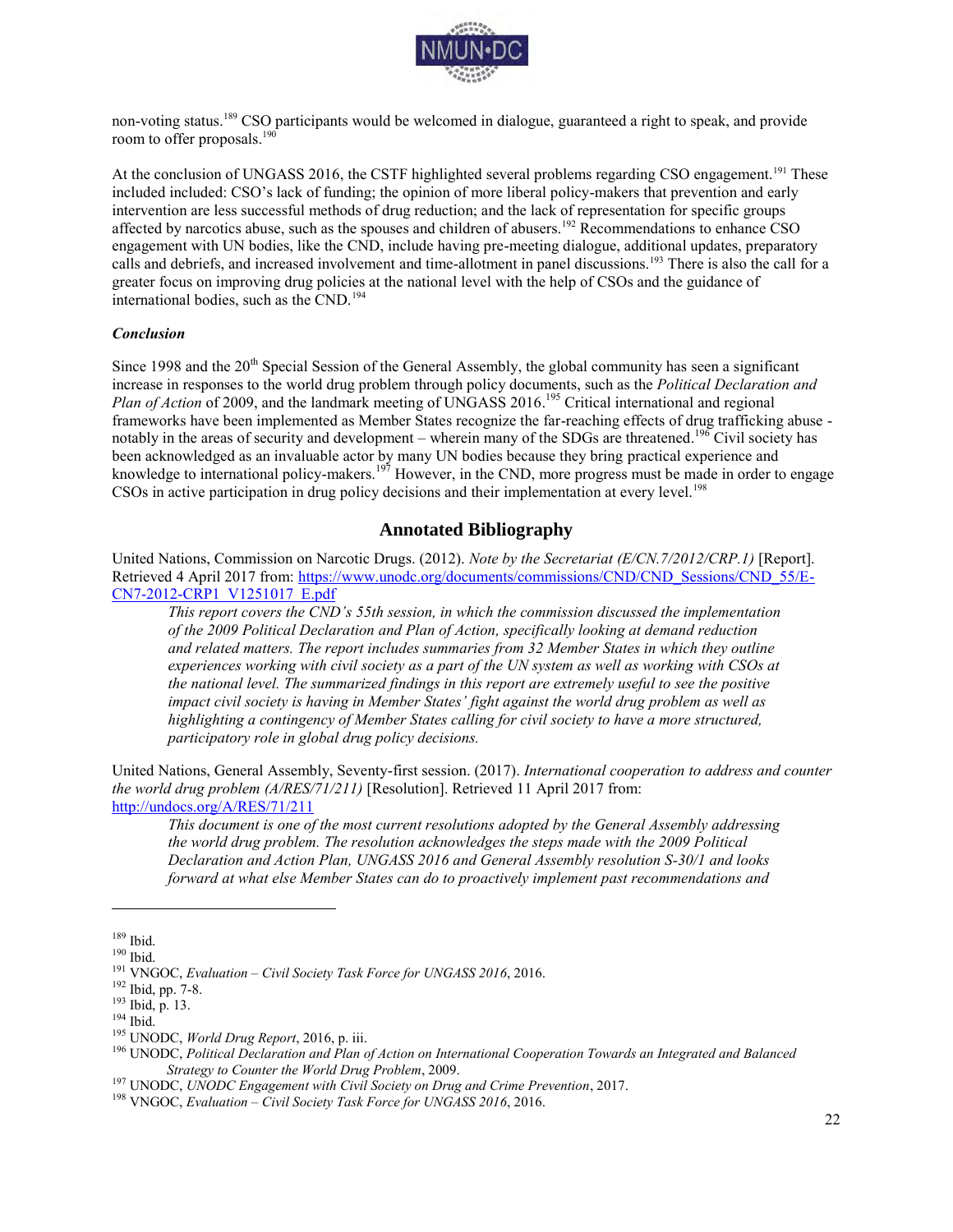

*future innovations. Focusing on the issue of narcotics and the collaborative efforts among Member States, UN organizations, non-governmental organizations, and civil society are two main focuses of this resolution. The resolution reveals necessary strategies that should be implemented moving forward as a global society against illicit drug trafficking and abuse.* 

United Nations Office on Drugs and Crime. (2009). *Political Declaration and Plan of Action on International Cooperation Towards an Integrated and Balanced Strategy to Counter the World Drug Problem [Report]. Retrieved* 1 April 2017 from: [http://www.unodc.org/documents/commissions/CND/CND\\_Sessions/CND\\_52/Political-](http://www.unodc.org/documents/commissions/CND/CND_Sessions/CND_52/Political-Declaration2009_V0984963_E.pdf)[Declaration2009\\_V0984963\\_E.pdf](http://www.unodc.org/documents/commissions/CND/CND_Sessions/CND_52/Political-Declaration2009_V0984963_E.pdf)

*This report is the product of the CND's 52nd session. Member States and observers convened in order to track the progress made from a previous session held in 1998 focused on the fight to counter the world drug problem. The Political Declaration and Plan of Action on International Cooperation Toward an Integrated and Balanced Strategy to Counter the World Drug Problem was adopted by Member States as a renewed and innovative plan to address the international use of illegal narcotics. Specifically the declaration highlights the critical role civil society, nongovernmental organizations in particular, plays in these efforts. It also acknowledges that under certain circumstances civil society can and should take a more active role in implementation efforts aimed at reducing the physical supply and demand of narcotics. The report also lays out three action steps for Member States to implement: demand reduction, supply reduction, and promoting judicial cooperation.* 

United Nations Office on Drugs and Crime. (2017). *UNGASS 2016: Special Session of the United Nations General Assembly on the World Drug Problem* [Website]. Retrieved 2 April 2017 from: <http://www.unodc.org/ungass2016/en/index.html>

*The thirtieth special session of the UN General Assembly specifically addressed the world drug problem – a momentous occasion revealing the international community's commitment to a drugfree and healthy global society. The session took a compr*ehensive look at the steps taken toward achieving the goals laid out in the *Political Declaration and Action Plan of 2009. Member States also discussed further actions needed as the 2019 deadline of the Action Plan approaches. The session highlighted the importance of viewing the world drug problem as an issue affecting the core health and wellness of humans today – putting the issue in the context of SDG 3. This website covers how this session came to fruition, the resolution that came from it, different roles Member States, non-governmental organizations, civil society organizations, and others played in the three-day gathering and more. Understanding the importance of this session and its outcomes is critical for delegates researching this topic as it will reveal to them both recent successes in this area while also elucidating on what more needs to be done to engage civil society in the world drug problem. .* 

United Nations Office on Drugs and Crime. (2017). *UNODC Engagement with Civil Society on Drug and Crime Prevention* [Website]. Retrieved 10 April 2017 from: [http://www.unodc.org/unodc/en/ngos/DCN0-NGOs-and-civil](http://www.unodc.org/unodc/en/ngos/DCN0-NGOs-and-civil-society.html)[society.html](http://www.unodc.org/unodc/en/ngos/DCN0-NGOs-and-civil-society.html)

*This webpage provides access to a large variety of articles, events, reports, and other information regarding the UNODC's commitment to working with civil society to combat the world drug problem. The page initially defines what types of civil society organizations are joining the fight against narcotics abuse and the page continues to highlight and describe what it means to engage and partner with civil society in addressing these issues. In addition, it provides various resources specifically for non-governmental organizations and civil society members looking to become involved.* 

#### **Bibliography**

Civil Society Task Force. (2016). *CSTF Achievements* [Website]. Retrieved 13 May 2017 from: <https://www.cstfondrugs.org/about-us/achievements/>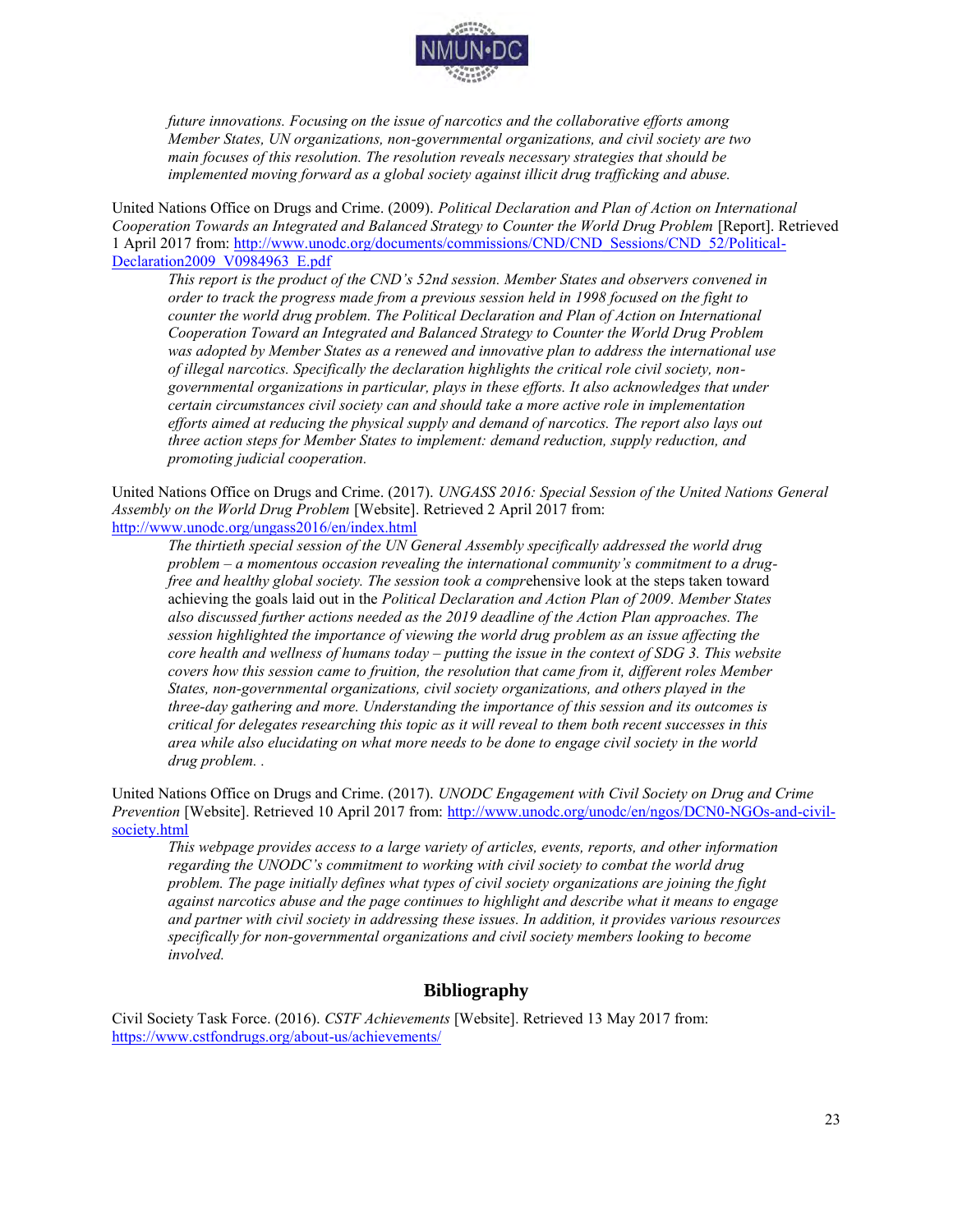

Global Public Policy Institute. (2016). *The Roles of Civil Society in Localizing the Sustainable Development Goals*. Retrieved 16 June 2017 from: [http://www.gppi.net/publications/innovation-in-development/article/the-roles-of-civil](http://www.gppi.net/publications/innovation-in-development/article/the-roles-of-civil-society-in-localizing-the-sustainable-development-goals/)[society-in-localizing-the-sustainable-development-goals/](http://www.gppi.net/publications/innovation-in-development/article/the-roles-of-civil-society-in-localizing-the-sustainable-development-goals/)

New York NGO Committee on Drugs. (2017). *New York NGO Committee on Drugs* [Website]. Retrieved 15 April 2017 from:<http://nyngoc.org/>

United Nations. (2017). *Civil Society* [Website]. Retrieved 9 May 2017 from: <http://www.un.org/en/sections/resources/civil-society/index.html>

United Nations, Commission on Narcotic Drugs. (2012). *Improving the participatory role of civil society in addressing the world drug problem (Resolution 54/11)*. Retrieved 4 April 2017 from: [https://www.unodc.org/documents/commissions/CND/CND\\_Sessions/CND\\_55/E-CN7-2012-](https://www.unodc.org/documents/commissions/CND/CND_Sessions/CND_55/E-CN7-2012-CRP1_V1251017_E.pdf) [CRP1\\_V1251017\\_E.pdf](https://www.unodc.org/documents/commissions/CND/CND_Sessions/CND_55/E-CN7-2012-CRP1_V1251017_E.pdf)

United Nations, Commission on Narcotic Drugs. (2012). *Note by the Secretariat (E/CN.7/2012/CRP.1)* [Report]. Retrieved 4 April 2017 from[: https://www.unodc.org/documents/commissions/CND/CND\\_Sessions/CND\\_55/E-](https://www.unodc.org/documents/commissions/CND/CND_Sessions/CND_55/E-CN7-2012-CRP1_V1251017_E.pdf)[CN7-2012-CRP1\\_V1251017\\_E.pdf](https://www.unodc.org/documents/commissions/CND/CND_Sessions/CND_55/E-CN7-2012-CRP1_V1251017_E.pdf)

United Nations, Commission on Narcotic Drugs. (2017). *Political Declarations on the world drug problem*  [Website]. Retrieved 9 May 2017 from: [http://www.unodc.org/unodc/en/commissions/CND/Political\\_Declarations/Political-Declarations\\_Index.html](http://www.unodc.org/unodc/en/commissions/CND/Political_Declarations/Political-Declarations_Index.html)

United Nations, Commission on Narcotic Drugs. (2017). *Strengthening international cooperation to assist the States most affected by the illicit transit of drugs, especially developing countries, based on the principle of common and shared responsibility (Resolution 60/2)*. Retrieved 6 July 2017 from: [http://www.unodc.org/documents/commissions/CND/CND\\_Sessions/CND\\_60/CNDres\\_2017/Resolution\\_60\\_2\\_60](http://www.unodc.org/documents/commissions/CND/CND_Sessions/CND_60/CNDres_2017/Resolution_60_2_60CND.pdf)\_ [CND.pdf](http://www.unodc.org/documents/commissions/CND/CND_Sessions/CND_60/CNDres_2017/Resolution_60_2_60CND.pdf)

United Nations, Department of Economic and Social Affairs. (2017). *Commission on Narcotic Drugs (CND)*  [Website]. Retrieved 12 June 2017 from: <https://sustainabledevelopment.un.org/index.php?page=view&type=30022&nr=662&menu=3170>

United Nations, Department of Economic and Social Affairs. (2017). *Sustainable Development Goals* [Website]. Retrieved 15 April 2017 from:<https://sustainabledevelopment.un.org/sdgs>

United Nations Development Programme. (2015). *Addressing the Development Dimensions of Drug Policy*  [Report]. Retrieved 14 May 2017 from: [http://www.undp.org/content/dam/undp/library/HIV-AIDS/Discussion-](http://www.undp.org/content/dam/undp/library/HIV-AIDS/Discussion-Paper--Addressing-the-Development-Dimensions-of-Drug-Policy.pdf?download)[Paper--Addressing-the-Development-Dimensions-of-Drug-Policy.pdf?download](http://www.undp.org/content/dam/undp/library/HIV-AIDS/Discussion-Paper--Addressing-the-Development-Dimensions-of-Drug-Policy.pdf?download) 

United Nations Development Programme. (2017). *UNDP Engagement with Civil Society* [Website]. Retrieved 12 June 2017 from:

[http://www.undp.org/content/undp/en/home/ourwork/funding/partners/civil\\_society\\_organizations.html](http://www.undp.org/content/undp/en/home/ourwork/funding/partners/civil_society_organizations.html)

United Nations, Economic and Social Council. (1996). *Consultative relationship with between the United Nations and non-governmental organizations (E/RES/1996/31)* [Resolution]. Retrieved 15 May 2017 from: <http://undocs.org/E/RES/1996/31>

United Nations, General Assembly, Fifty-fourth session. (2000). *International cooperation against the world drug problem (A/RES/54/132)* [Resolution]. Retrieved 11 April 2017 from:<http://undocs.org/A/RES/54/132>

United Nations, General Assembly, Thirtieth special session. (2016). *Our joint commitment to effectively addressing and countering the world drug problem (A/RES/S-30/1)* [Resolution]. Retrieved 1 April 2017 from: <http://undocs.org/A/RES/S-30/1>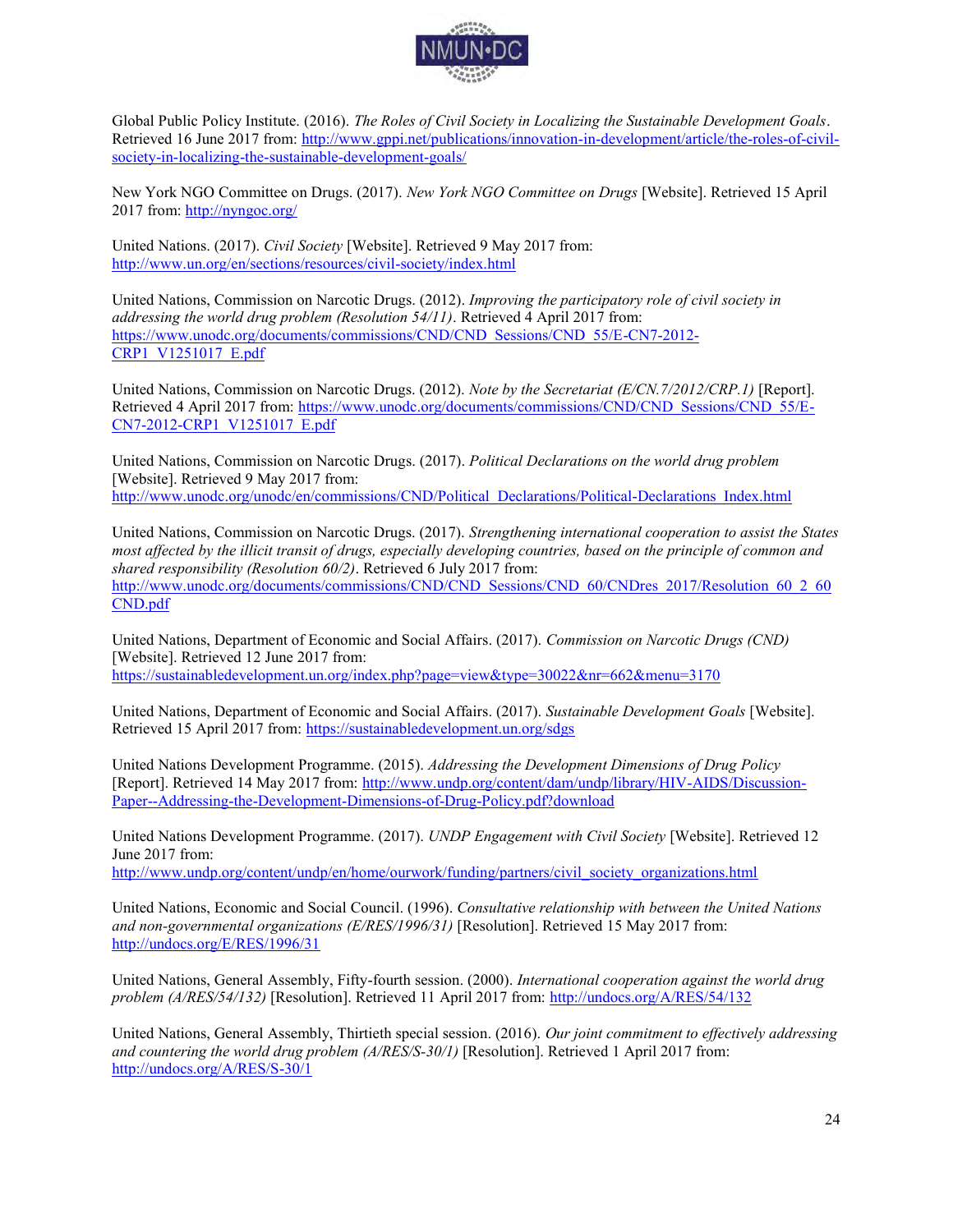

United Nations, General Assembly, Seventy-first session. (2017). *International cooperation to address and counter the world drug problem (A/RES/71/211)* [Resolution]. Retrieved 11 April 2017 from: <http://undocs.org/A/RES/71/211>

United Nations International Drug Control Programme. (1998). *General Assembly Twentieth Special Session World Drug Problem* [Website]. Retrieved 10 March 2017 from<http://www.un.org/ga/20special/>

United Nations Office on Drugs and Crime. (2008). '*Beyond 2008' Global Summary Report*. Retrieved 10 April 2017 from:<https://www.unodc.org/documents/NGO/GlobalSummaryReportBeyond2008.pdf>

United Nations Office on Drugs and Crime. (2009). *Independent Evaluation of Beyond 2008* [Report]. Retrieved 12 June 2017 from: [https://www.unodc.org/documents/NGO/Beyond\\_2008\\_Evaluation\\_FINAL\\_August\\_2009.pdf](https://www.unodc.org/documents/NGO/Beyond_2008_Evaluation_FINAL_August_2009.pdf)

United Nations Office on Drugs and Crime. (2009). *Political Declaration and Plan of Action on International Cooperation Towards an Integrated and Balanced Strategy to Counter the World Drug Problem [Report]*. Retrieved 1 April 2017 from: [http://www.unodc.org/documents/commissions/CND/CND\\_Sessions/CND\\_52/Political-](http://www.unodc.org/documents/commissions/CND/CND_Sessions/CND_52/Political-Declaration2009_V0984963_E.pdf)[Declaration2009\\_V0984963\\_E.pdf](http://www.unodc.org/documents/commissions/CND/CND_Sessions/CND_52/Political-Declaration2009_V0984963_E.pdf)

United Nations Office on Drugs and Crime. (2013). *The International Drug Control Conventions* [Report]. Retrieved 15 April 2017 from:

[https://www.unodc.org/documents/commissions/CND/Int\\_Drug\\_Control\\_Conventions/Ebook/The\\_International\\_Dr](https://www.unodc.org/documents/commissions/CND/Int_Drug_Control_Conventions/Ebook/The_International_Drug_Control_Conventions_E.pdf) ug<sup>Control</sup> Conventions E.pdf

United Nations Office on Drugs and Crime. (2016). *World Drug Report*. Retrieved 15 April 2017 from: [http://www.unodc.org/doc/wdr2016/WORLD\\_DRUG\\_REPORT\\_2016\\_web.pdf](http://www.unodc.org/doc/wdr2016/WORLD_DRUG_REPORT_2016_web.pdf)

United Nations Office on Drugs and Crime. (2017). *About UNODC* [Website]. Retrieved 11 June 2017 from: <https://www.unodc.org/unodc/en/about-unodc/index.html?ref=menutop>

United Nations Office on Drugs and Crime. (2017). *Beyond 2008: a success story* [Website]. Retrieved 10 April 2017 from:<https://www.unodc.org/unodc/en/ngos/Looking-beyond.html>

United Nations Office on Drugs and Crime. (2017). *Commission on Narcotic Drugs Vienna* [Website]. Retrieved 4 April 2017 from:<http://www.unodc.org/unodc/en/commissions/CND/>

United Nations Office on Drugs and Crime. (2017). *Drug Trafficking* [Website]. Retrieved 13 June 2017 from: <http://www.unodc.org/unodc/en/drug-trafficking/index.html>

United Nations Office on Drugs and Crime. (2017). *Mexico, Central America and the Caribbean* [Website]. Retrieved 13 June 2017 from:<http://www.unodc.org/unodc/en/drug-trafficking/index.html>

United Nations Office on Drugs and Crime. (2017). *Paris Pact Initiative* [Website]. Retrieved 13 June 2017 from: <http://www.unodc.org/unodc/en/drug-trafficking/index.html>

United Nations Office on Drugs and Crime. (2017). *Treaties* [Website]. Retrieved 14 March 2017 from: <https://www.unodc.org/unodc/treaties/>

United Nations Office on Drugs and Crime. (2017). *UNGASS 2016: Special Session of the United Nations General Assembly on the World Drug Problem* [Website]. Retrieved 2 April 2017 from: <http://www.unodc.org/ungass2016/en/index.html>

United Nations Office on Drugs and Crime. (2017). *UNODC Engagement with Civil Society on Drug and Crime Prevention* [Website]. Retrieved 10 April 2017 from: [http://www.unodc.org/unodc/en/ngos/DCN0-NGOs-and-civil](http://www.unodc.org/unodc/en/ngos/DCN0-NGOs-and-civil-society.html)[society.html](http://www.unodc.org/unodc/en/ngos/DCN0-NGOs-and-civil-society.html)